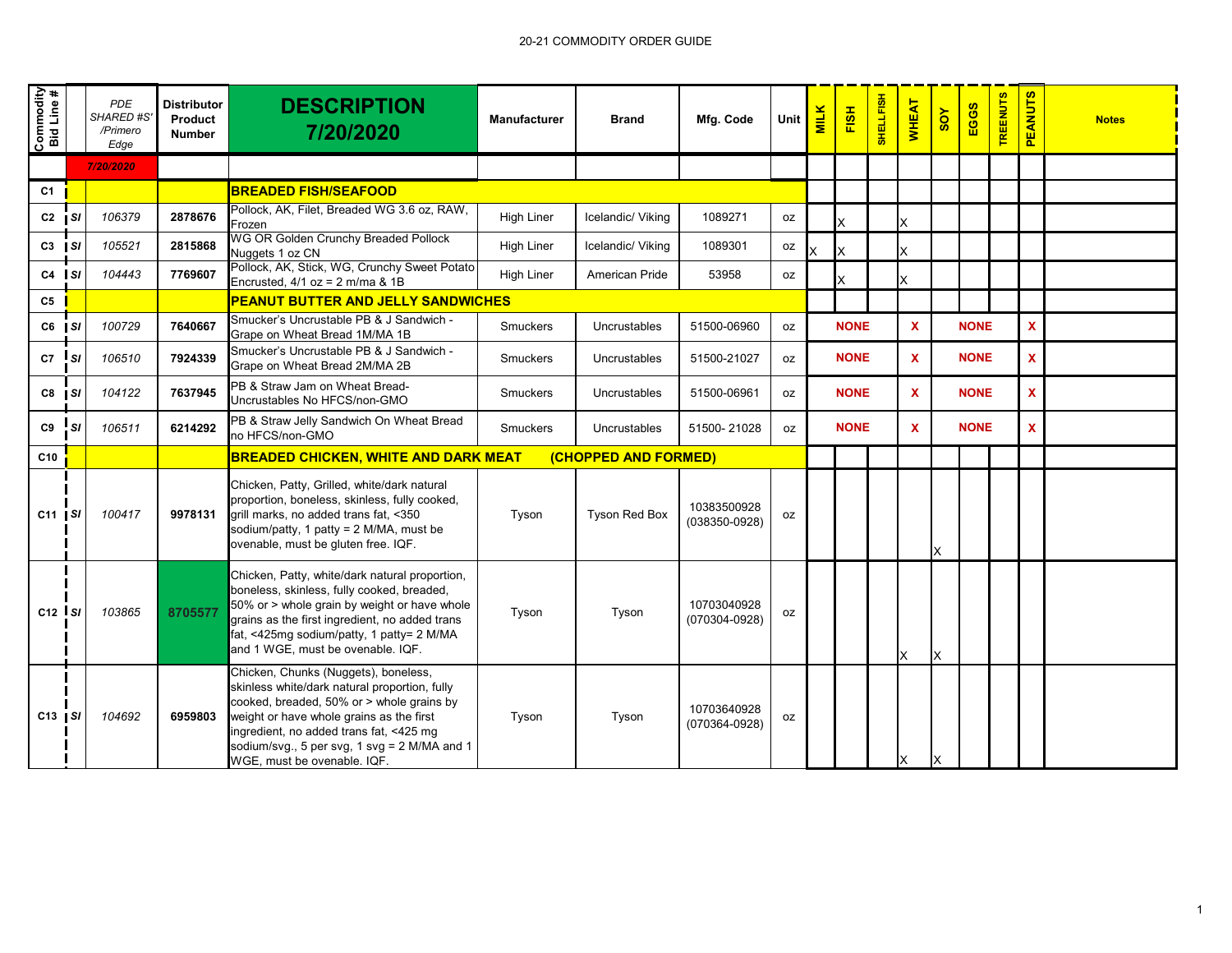| Commodity<br>Bid Line # |              | <b>PDE</b><br><b>SHARED #S</b><br>/Primero<br>Edge | <b>Distributor</b><br>Product<br><b>Number</b> | <b>DESCRIPTION</b><br>7/20/2020                                                                                                                                                                                                                                                                                 | <b>Manufacturer</b> | <b>Brand</b> | Mfg. Code                        | Unit | <b>MILK</b> | FISH | SHELLFISH | <b>WHEAT</b> | SOY | EGGS | <b>TREENUTS</b> | <b>PEANUTS</b> | <b>Notes</b> |
|-------------------------|--------------|----------------------------------------------------|------------------------------------------------|-----------------------------------------------------------------------------------------------------------------------------------------------------------------------------------------------------------------------------------------------------------------------------------------------------------------|---------------------|--------------|----------------------------------|------|-------------|------|-----------|--------------|-----|------|-----------------|----------------|--------------|
| $C14$ SI                |              | 103941                                             | 6931398                                        | Chicken, Popcorn Shaped, white/dark natural<br>proportion, boneless, fully cooked, breaded,<br>50% or > whole grain by weight or have whole<br>grains as the first ingredient, breaded, no<br>added trans fat, <425 mg sodium/ serving.<br>Appx.12 pcs/svg, 1 svg = 2 M/MA and 1 WGE,<br>must be ovenable. IQF. | Tyson               | Tyson        | 10703680928<br>$(070368 - 0928)$ | oz   |             |      |           | X            | X   |      |                 |                |              |
| $C15$ $S1$              |              |                                                    | 6986459                                        | Chicken Sticks, white/dark natural proportion,<br>boneless, fully cooked, breaded, 50% or ><br>whole grain by weight or have whole grains as<br>the first ingredient, breaded, no added trans<br>fat, <400 mg sodium/ svg. 8 sticks/svg, 1 svg<br>= 2 M/MA and 1 WGE, must be ovenable.<br>IQF.                 | Tyson               | Tyson        | 10703670928<br>$(070367 - 0928)$ | oz   |             |      |           | X            | X   |      |                 |                |              |
| $C16$ SI                |              | 103942                                             | 6986566                                        | Chicken, Strips, white/dark natural proportion,<br>boneless, skinless, fully cooked, breaded,<br>50% or > whole grain by weight or have whole<br>grains as the first ingredient, no added trans<br>fat, <450 mg sodium, 3 strips/svg = 2 M/MA<br>and 1 WGE, must be ovenable. IQF.                              | Tyson               | Tyson        | 10703340928<br>(070334-0928)     | oz   |             |      |           | X            | X   |      |                 |                |              |
| $C17$ si                |              | 104232                                             | 2127395                                        | Chicken, Patty, Hot/Spicy, white/dark natural<br>proportion, boneless, skinless, fully cooked,<br>breaded, 50% or > whole grain by weight or<br>have whole grains as the first ingredient, no<br>added trans fat, <425mg sodium/svg, 1 patty =<br>2 M/MA and 1 WGE, must be ovenable. IQF.                      | Tyson               | Tyson        | 10703140928<br>(070314-0928)     | oz   |             |      |           | X            | X   |      |                 |                |              |
| C18                     |              |                                                    |                                                | <b>Chicken ALL WHITE MEAT MADE WITH WHOLE MUSCLE</b>                                                                                                                                                                                                                                                            |                     |              |                                  |      |             |      |           |              |     |      |                 |                |              |
| C19                     | $\mathsf{S}$ | 104694                                             | 7737661                                        | Chicken, Filet, Grilled, whole muscle.<br>boneless, skinless chicken breast with rib<br>meat, fully cooked, no added trans fat, <250<br>mg sodium/svg., 1 filet = 2 M/MA, must be<br>ovenable, IQF.                                                                                                             | <b>Tyson</b>        | <b>Tyson</b> | 10703220928<br>$(070322 - 0928)$ | oz   |             |      |           |              | X   |      |                 |                |              |
| $C20$ $S1$              |              | 104896                                             | 7746274                                        | Chicken, Wings, Boneless, whole muscle,<br>skinless, chicken breast with rib meat, fully<br>cooked, breaded, 50% or > whole grain by<br>weight or have whole grains as the first<br>ingredient, no added trans fat, <350 mg<br>sodium/svg., 5 wings = 2 M/MA and 1 WGE,<br>must be ovenable. IQF                | Tyson               | Tyson        | 10703620928<br>$(070362 - 0928)$ | OZ.  |             |      |           | X            | ΙX  |      |                 |                |              |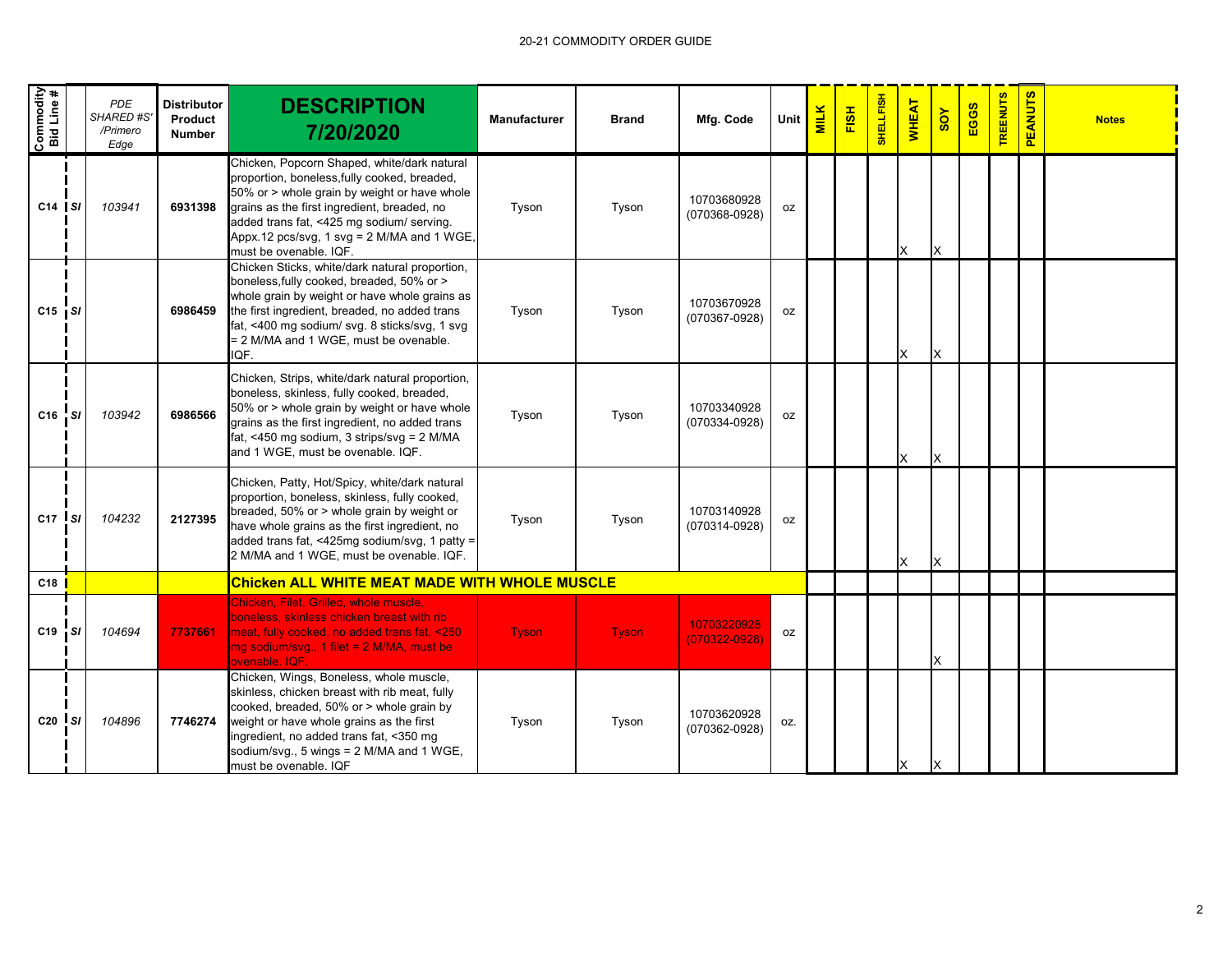| Commodity<br>Bid Line #           |      | <b>PDE</b><br><b>SHARED #S</b><br>/Primero<br>Edge | <b>Distributor</b><br>Product<br><b>Number</b> | <b>DESCRIPTION</b><br>7/20/2020                                                                                                                                                                                                                                                                 | Manufacturer    | <b>Brand</b>     | Mfg. Code                        | Unit       | <b>MILK</b> | FISH        | SHELLFISH | <b>WHEAT</b> | $\frac{8}{2}$ | EGGS        | <b>REENUTS</b> | <b>PEANUTS</b> | <b>Notes</b>                                     |
|-----------------------------------|------|----------------------------------------------------|------------------------------------------------|-------------------------------------------------------------------------------------------------------------------------------------------------------------------------------------------------------------------------------------------------------------------------------------------------|-----------------|------------------|----------------------------------|------------|-------------|-------------|-----------|--------------|---------------|-------------|----------------|----------------|--------------------------------------------------|
| $C21$ SI                          |      | 104696                                             | 7739352                                        | Chicken, Filet, whole muscle, boneless,<br>skinless chicken breast with rib meat, fully<br>cooked, breaded, 50% or > whole grain by<br>weight or have whole grains as the first<br>ingredient, no added trans fat, <300 mg<br>sodium/svg, 1 filet = 2 M/MA and 1 WGE,<br>must be ovenable. IQF. | Tyson           | Tyson            | 10703020928<br>(070302-0928)     | oz         |             |             |           | X            | X             |             |                |                |                                                  |
| $C22$ SI                          |      | 104156                                             | 6282617                                        | FC CN WG Breaded Golden Crispy Chicken<br>Tenderloins; BONELESS, SKINLESS<br>PORTIONED CHICKEN BREAST STRIPS<br>WITH RIB MEAT                                                                                                                                                                   | Tyson           | Tyson            | 17033220928<br>(703322-0928)     | 0Z         |             |             |           | X            | X             |             |                |                |                                                  |
| C <sub>23</sub>                   |      | 108410                                             | 5756419                                        | Mega Mini Fully Cooked, Whole Grain<br>Breaded, Waffle Flavored Chicken Breast<br>Chunks with Rib Meat = $1$ M/MS & $1$ B                                                                                                                                                                       | Tyson           | Tyson            | 10294940928<br>(029494-0928)     | oz         |             |             |           | X            |               |             |                |                |                                                  |
| $C24$ SI                          |      | 108532                                             | 7136544                                        | Mega Mini, Fully Cooked, Whole Grain<br>Portioned, Glazed, Nashville Hot Style<br>Breaded Chicken Breast Chunks with Rib<br>Meat 10= 2M/MA & 1 B                                                                                                                                                | Tyson           | Tyson            | 10286860928<br>(028686-0928)     | oz         |             |             |           | X            |               |             |                |                |                                                  |
| C25                               |      |                                                    |                                                | <b>DARK MEAT CHICKEN OPTIONS for use against White options above</b>                                                                                                                                                                                                                            |                 |                  |                                  |            |             |             |           |              |               |             |                |                |                                                  |
| $C26$ $\overline{\phantom{1}}$ SI |      | 108228                                             | 2647949                                        | Chicken, Taco Meat, dark meat only, fully<br>cooked, boil-in-bag, no added trans fat, <350<br>mg sodium/3 oz. svg. Each 3 oz. svg. = 2<br>M/MA.                                                                                                                                                 | Tyson           | Tyson            | 10199570328<br>$(019957 - 0328)$ | 0Z         |             |             |           | X            | X             |             |                |                |                                                  |
| C <sub>27</sub>                   | ' sı | 105223                                             | 2674380                                        | Chicken, Meatballs, dark meat only, fully<br>cooked, no added trans fat, <225 mg sodium/3<br>meatballs. 3 meatballs = 2 M/MA. IQF.                                                                                                                                                              | Tyson           | Tyson            | 10197770328<br>(019777-0328)     | 0Z         |             |             |           | X            | X             |             |                |                |                                                  |
| $C28$ $S1$                        |      | 108428                                             | 2870830                                        | Chicken, Fajita Seasoned Strips, dark meat<br>only, boneless, skinless, fully cooked, no<br>added trans fat, <425 mg sodium/3 oz. svg.<br>Each 3 oz. svg. = 2.00 M/MA.                                                                                                                          | Tyson           | Tyson            | 10046210928<br>$(004621 - 0928)$ | 0Z         |             |             |           |              |               |             |                |                | none                                             |
| $C29$ $S1$                        |      | 107332                                             | 1743547                                        | FC Buffalo Style Glazed Chicken Drumsticks                                                                                                                                                                                                                                                      | Tyson           | Tyson            | 10004130928<br>$(000413 - 0928)$ | 0Z         |             |             |           |              |               |             |                |                | none                                             |
| C30                               |      | 108531                                             | 4699554                                        | Fully Cooked Mini Chicken Corn Dogs 6=<br>2M/MA & 2 B                                                                                                                                                                                                                                           | Tyson           | Tyson            | 10270240928<br>$(027024 - 0928)$ | Piece<br>s |             |             |           | X            | X             |             |                |                |                                                  |
| C31                               |      |                                                    |                                                | <b>BREADED CHICKEN, WHITE AND DARK MEAT : Pilgrims Pride is Goldkist/Pierce/Just Bare</b>                                                                                                                                                                                                       |                 |                  |                                  |            |             |             |           |              |               |             |                |                |                                                  |
| $C32$ SI                          |      | 105546                                             | 9587122                                        | CN "PhD" WG Homestyle Chicken BITES<br>(Minimally Processed, No Soy, Eggs Or Dairy)<br>4= 2M/MA ; 1B (White & Dark)                                                                                                                                                                             | Pilgrim's Pride | <b>Gold Kist</b> | 6116                             | oz         |             | <b>NONE</b> |           | X            |               | <b>NONE</b> |                |                | <b>No added Soy, Dairy</b><br>or Dried Whole Egg |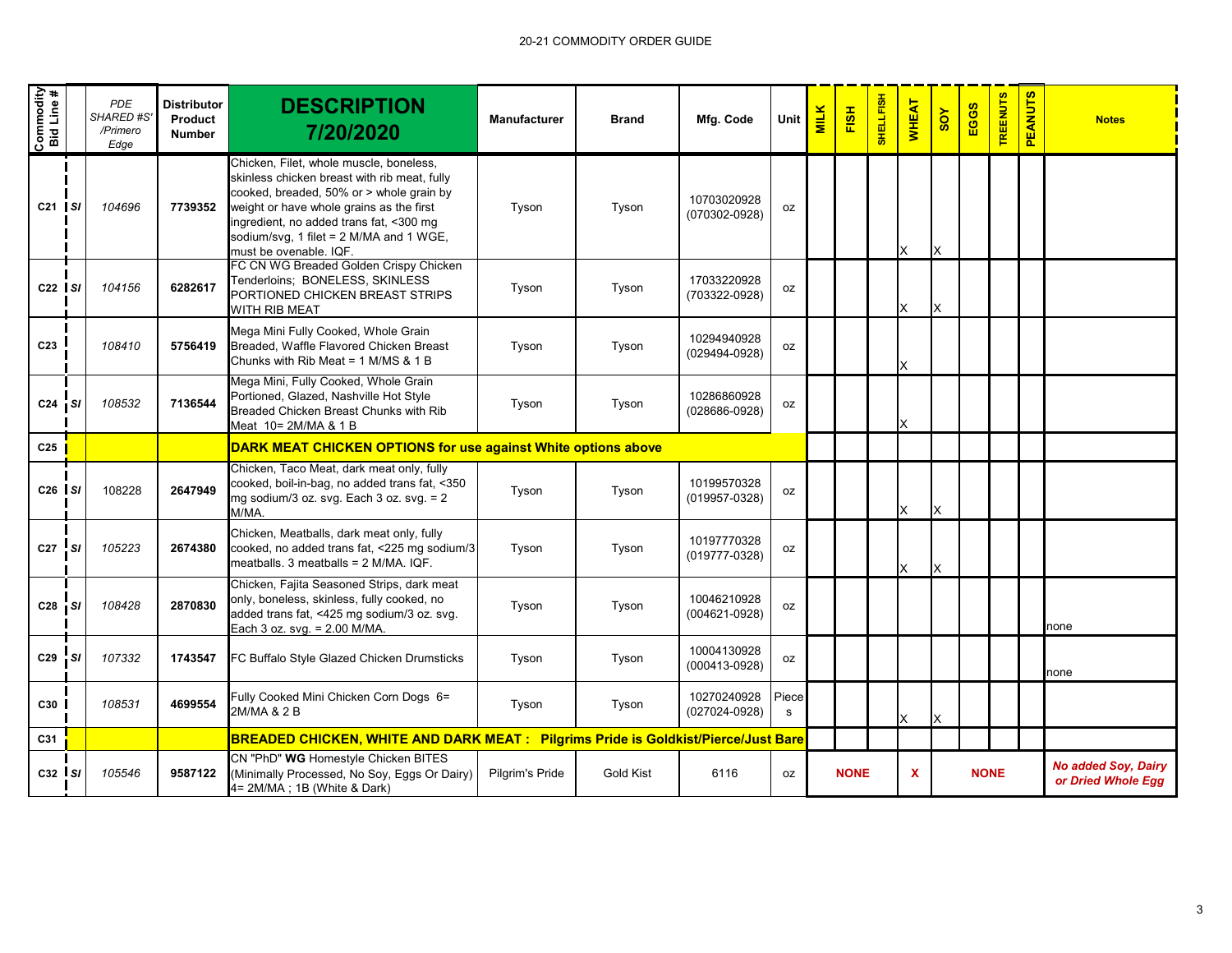| Commodity<br>Bid Line # |           | <b>PDE</b><br>SHARED #S'<br>/Primero<br>Edge               | <b>Distributor</b><br>Product<br><b>Number</b> | <b>DESCRIPTION</b><br>7/20/2020                                                                                                            | <b>Manufacturer</b>    | <b>Brand</b>     | Mfg. Code | <b>Unit</b> | <b>MILK</b>               | FISH        | <b>SHELLFISH</b> | <b>WHEAT</b> | $\frac{8}{10}$             | EGGS        | <b>TREENUTS</b> | <b>PEANUTS</b> | <b>Notes</b> |
|-------------------------|-----------|------------------------------------------------------------|------------------------------------------------|--------------------------------------------------------------------------------------------------------------------------------------------|------------------------|------------------|-----------|-------------|---------------------------|-------------|------------------|--------------|----------------------------|-------------|-----------------|----------------|--------------|
| C33                     |           | Suggested<br>Sub from<br><b>Goldkist</b><br>US#<br>4987879 | 9587346                                        | <b>CN "PhD" WG Homestyle Chicken Strips</b><br>(Minimally Processed, No Soy, Eggs Or Dairy)<br>(White & Dark) 3= 2M/MA & 1 B               | <b>Pilgrim's Pride</b> | <b>Gold Kist</b> | 6216      | <b>OZ</b>   |                           |             |                  |              |                            |             |                 |                |              |
| C34                     |           | Suggested<br>Sub from<br><b>Goldkist</b><br>US#<br>8976207 | 9583519                                        | CN "PhD" WG Homestyle Chicken PATTY<br>(Minimally Processed, No Soy, Eggs Or Dairy)<br>- 2M/MA; 1B (White & Dark)                          | <b>Pilgrim's Pride</b> | <b>Gold Kist</b> | 6616      | 0Z          |                           |             |                  |              |                            |             |                 |                |              |
| $C35$ $S1$              |           | 107513                                                     | 2837163                                        | CN WG Chicken Nuggets w/ ISP;<br>HOMESTYLE 5= 2M/MA; 1B                                                                                    | Pilgrim's Pride        | <b>Gold Kist</b> | 615300    | 0Z          |                           | <b>NONE</b> |                  | $\mathbf x$  | X                          |             | <b>NONE</b>     |                |              |
| C36                     | <b>SI</b> | 107515                                                     | 1209177                                        | CN WG Chicken Strips w/ ISP; HOMESTYLE<br>3= 2M/MA; 1B                                                                                     | Pilgrim's Pride        | Gold Kist        | 625300    | 0Z          |                           |             |                  |              |                            |             |                 |                |              |
| C37                     |           | 106486                                                     | 8976207                                        | CN WG Chicken Patties w/ ISP; HOMESTYLE<br>= 2M/MA; 1B                                                                                     | Pilgrim's Pride        | <b>Gold Kist</b> | 665400    | oz          |                           | <b>NONE</b> |                  | X            | X                          |             | <b>NONE</b>     |                |              |
| C38                     | <b>SI</b> | 107750                                                     | 7743693                                        | CN WG Breaded Chicken Popcorn Smackers<br>w/ ISP; HOMESTYLE (White & Dark) 10 = 2<br><b>M/MA &amp; 1B</b>                                  | Pilgrim's Pride        | Gold Kist        | 110452    | oz          | X                         |             | <b>NONE</b>      | X            | <b>NONE</b><br>$\mathbf x$ |             |                 |                |              |
| $C40$ $S1$              |           | 107231                                                     | 3600605                                        | CN Hot & Spicy WG Breaded Patty w/ ISP;<br>Golden Breaded 1 = 2M/MA; 1B                                                                    | Pilgrims Pride         | <b>Gold Kist</b> | 666600    | <b>OZ</b>   |                           | <b>NONE</b> |                  | $\mathbf x$  | $\mathbf x$                |             | <b>NONE</b>     |                |              |
| C41                     |           |                                                            |                                                | Whole Muscle ALL White Commodity Products Pilgrims Pride is Goldkist/Pierce/Just Bare                                                      |                        |                  |           |             |                           |             |                  |              |                            |             |                 |                |              |
| C42                     | <b>SI</b> | 107932                                                     | 3684932                                        | A+ Chicken - CN WG 2.2 oz. Breakfast Fillet<br>1M/MA & .5 Whole Muscle                                                                     | Pilgrim's Pride        | <b>Gold Kist</b> | 7519      | oz          | X                         |             | <b>NONE</b>      | X            |                            | <b>NONE</b> |                 |                |              |
| $C43$ SI                |           | 107935                                                     | 4987879                                        | A+ Chicken Breast Tenderloins - CN WG 1.5<br>oz@ 3/srv = 2M/MA & 1.25 B                                                                    | Pilgrim's Pride        | Gold Kist        | 7572      | 0Z          | $\boldsymbol{\mathsf{x}}$ |             | <b>NONE</b>      | $\mathbf{x}$ |                            | <b>NONE</b> |                 |                |              |
| C44                     | i sı      | 108541                                                     | 5940738                                        | A+ Chicken - CN WG 1.5 oz. Spicy Guajillo<br>Tenders 3/srv = 2M/MA & 1.B                                                                   | Pilgrim's Pride        | Gold Kist        | 7576      | 0Z          |                           | <b>NONE</b> |                  | $\mathbf{x}$ |                            | <b>NONE</b> |                 |                |              |
| C45                     | l sı      | 107933                                                     | 3038107                                        | A+ Chicken - CN WG 4.25 oz. Fillet = 2M/MA<br>& 1.25 B                                                                                     | Pilgrim's Pride        | Gold Kist        | 7522      | 0Z          | X                         |             | <b>NONE</b>      | $\mathbf{x}$ |                            | <b>NONE</b> |                 |                |              |
| C46   SI                |           |                                                            | 7781552                                        | Chris P WG Whole Muscle Breast Chk Spicy<br>Fillets Fully-cooked, WG Breaded<br>Skinless/Boneless Breast Meat Chicken Fillet.<br>= 2M & 1B | Pilgrim's Pride        | Pierce           | 7517      | 0Z          | X                         | <b>NONE</b> |                  | X            |                            | <b>NONE</b> |                 |                |              |
| C47                     |           |                                                            | 7785215                                        | Chris P, Crispy WG Whole Muscle Breaded<br>Chicken Bite,<br>$5 = 3.75$<br>= 2/M/MA 1 B                                                     | Pilgrim's Pride        | Pierce           | 7518      | oz          | X                         |             | <b>NONE</b>      | $\mathbf{x}$ |                            | <b>NONE</b> |                 |                |              |
| C48 SI                  |           |                                                            | 7776586                                        | WG Breaded Chicken Breast Fillet = 2M/MA<br>1B Whole Muscle: Approx 100 to 140/cs                                                          | Pilgrim's Pride        | Pierce           | 7516      | oz          | X                         |             | <b>NONE</b>      | X            |                            | <b>NONE</b> |                 |                |              |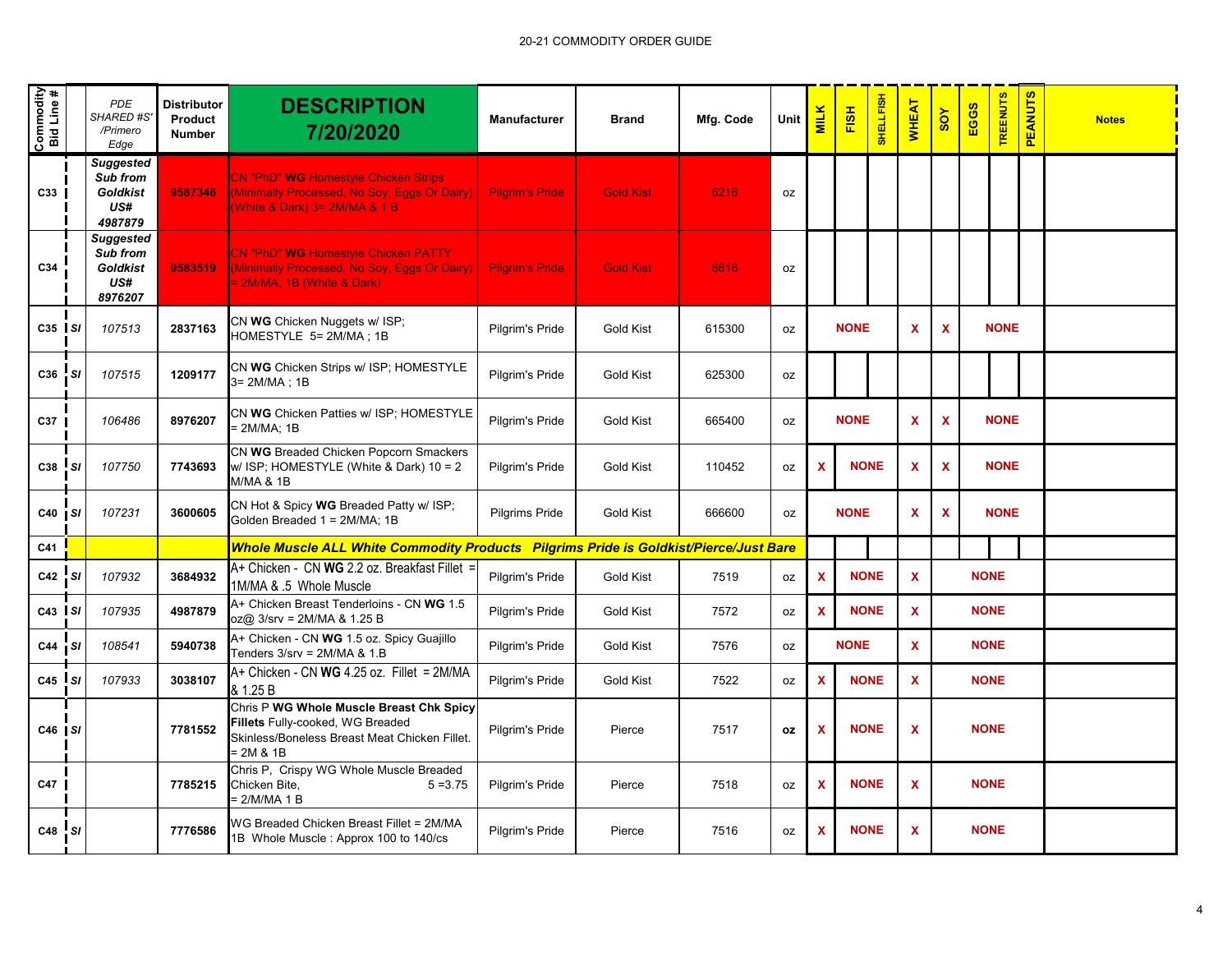| Commodity<br>Bid Line # |              | PDE<br><b>SHARED #S</b><br>/Primero<br>Edge | <b>Distributor</b><br>Product<br><b>Number</b> | <b>DESCRIPTION</b><br>7/20/2020                                                                                                                                | <b>Manufacturer</b>    | <b>Brand</b>        | Mfg. Code | Unit      | <b>MILK</b>               | FISH        | <b>SHELLFISH</b> | <b>WHEAT</b>              | $\frac{8}{10}$            | EGGS        | <b>TREENUTS</b> | <b>PEANUTS</b> | <b>Notes</b>              |
|-------------------------|--------------|---------------------------------------------|------------------------------------------------|----------------------------------------------------------------------------------------------------------------------------------------------------------------|------------------------|---------------------|-----------|-----------|---------------------------|-------------|------------------|---------------------------|---------------------------|-------------|-----------------|----------------|---------------------------|
| C49 SI                  |              |                                             | 5142547                                        | Roasted Ovenable Wings 5= 2M/MA<br>Bone<br>in; Approx 46 to 60 /cs                                                                                             | Pilgrim's Pride        | Pierce              | 7805      | 0Z        |                           |             |                  | <b>NONE</b>               |                           |             |                 |                |                           |
| C50                     |              |                                             |                                                | <b>ALL Dark Meat Commodity Products Pilgrims Pride is Goldkist/Pierce/Just Bare</b>                                                                            |                        |                     |           |           |                           |             |                  |                           |                           |             |                 |                |                           |
| $C51$ $S1$              |              | 105985                                      | 8795817                                        | CN WG Breaded DARK MEAT Chicken<br>Smackers 10 Pieces = 2M/MA & 1 B                                                                                            | Pilgrim's Pride        | <b>Gold Kist</b>    | 110458    | <b>OZ</b> | $\boldsymbol{\mathsf{x}}$ | <b>NONE</b> |                  | $\boldsymbol{\mathsf{x}}$ | $\boldsymbol{\mathsf{x}}$ |             | <b>NONE</b>     |                |                           |
| $C52$ $SI$              |              | 108542                                      | 3397476                                        | CN DARK MEAT Breaded Drumstick = 2M/MA<br>1.5B                                                                                                                 | Pilgrim's Pride        | Pierce              | 7803      | Drum      |                           | <b>NONE</b> |                  | $\mathbf x$               |                           | <b>NONE</b> |                 |                |                           |
| C53                     |              | <b>NO SUB</b><br>AVAILABL<br>Е              | 8365773                                        | Just Bare Dark Meat Chicken Italian Meatballs<br>5=2 meat/meat alt. Minimally processed, no<br>artificial ingredients, no antibiotics. MILK<br><b>Allergen</b> | <b>Pilgrim's Pride</b> | <b>Just Bare</b>    | 776410    | 0Z        |                           |             |                  |                           |                           |             |                 |                |                           |
| C54                     | <b>SI</b>    | 107929                                      | 1902459                                        | Sausage, Dark Meat Chicken Gold Kist<br>$PATH = 1 M/MA$                                                                                                        | Pilgrims Pride         | <b>Gold Kist</b>    | 6390      | oz        |                           |             |                  | <b>NONE</b>               |                           |             |                 |                | <b>Contains NO Gluten</b> |
| C55                     |              |                                             |                                                | RICH CHICKS BREADED CHICKEN PRODUCTS                                                                                                                           |                        |                     |           |           |                           |             |                  |                           |                           |             |                 |                |                           |
| C56                     | <b>SI</b>    | 108476                                      | 3350641                                        | Artisan WG Breaded Chicken Breast Tenders,<br>with Rib Meat White Meat (No Soy, No Fillers)                                                                    | <b>Rich Chick's</b>    | <b>Rich Chick's</b> | 54485     | 0Z        |                           |             |                  | X                         |                           |             |                 |                |                           |
| $C57$ $S1$              |              |                                             | 9441683                                        | ARTISAN WHOLE GRAIN BREADED DARK<br>MEAT CHICKEN POPPERS, Breaded Dark<br>Meat, (No Soy, No Fillers)                                                           | <b>Rich Chick's</b>    | <b>Rich Chick's</b> | 94403     | <b>OZ</b> |                           |             |                  | X.                        |                           |             |                 |                |                           |
| C58                     | $\mathbf{s}$ | 108477                                      | 3176743                                        | ARTISAN WG BREADED CHICKEN BREAST<br>PATTIES, WITH RIB MEAT All White Meat<br>Chicken Patty (No Soy/ Fillers)                                                  | Rich Chick's           | Rich Chick's        | 54486     | oz        |                           |             |                  | X                         |                           |             |                 |                |                           |
| C59 SI                  |              |                                             | 8636450                                        | Whole Muscle Chicken Breast Filet: No<br>Binders, No Fillers, Not Made From Whole<br>Muscle Chicken                                                            | <b>Rich Chick's</b>    | <b>Rich Chick's</b> | 13440     | <b>OZ</b> |                           |             |                  | X                         |                           |             |                 |                |                           |
| $C60$ $S1$              |              | 108479                                      | 6511191                                        | CLEAN LABEL GOURMET SEASONED WG<br>Breaded Chicken Breast Nuggets All White<br>Meat (No Soy, No Fillers)                                                       | <b>Rich Chick's</b>    | <b>Rich Chick's</b> | 54487     | <b>OZ</b> |                           |             |                  | X                         |                           |             |                 |                |                           |
| $c_{61}$ Isi            |              |                                             | 8770214                                        | Breaded w/d Chicken Patty                                                                                                                                      | <b>Rich Chick's</b>    | Rich Chick's        | 54412     | <b>OZ</b> |                           |             |                  | X.                        | X                         | X           |                 |                |                           |
| $C62$ $S1$              |              |                                             | 8187075                                        | Supreme Gourmet Spicy Whole Grain<br>Breaded Chicken Patty All White Meat, Spicy<br>(No Soy, No Fillers)                                                       | <b>Rich Chick's</b>    | Rich Chick's        | 54496     | <b>OZ</b> |                           |             |                  | x                         |                           | x           |                 |                |                           |
| $C63$ $SI$              |              | 107848                                      | 9824814                                        | Supreme Gourmet Whole Grain Breaded,<br>Chicken Nuggets, PORTIONED W/D, Fully<br>Cooked, CN                                                                    | Rich Chick's           | Rich Chick's        | 54410     | 0Z        |                           |             |                  | X.                        | X                         | X           |                 |                |                           |
| $C64$ $SI$              |              |                                             | 6405408                                        | Dark Meat Chicken Breakfast Sausage                                                                                                                            | <b>Rich Chick's</b>    | Rich Chick's        | 81401     | oz        |                           |             |                  |                           |                           |             |                 |                | None                      |
| C65                     |              |                                             |                                                | Yang's 5th Taste                                                                                                                                               |                        |                     |           |           |                           |             |                  |                           |                           |             |                 |                |                           |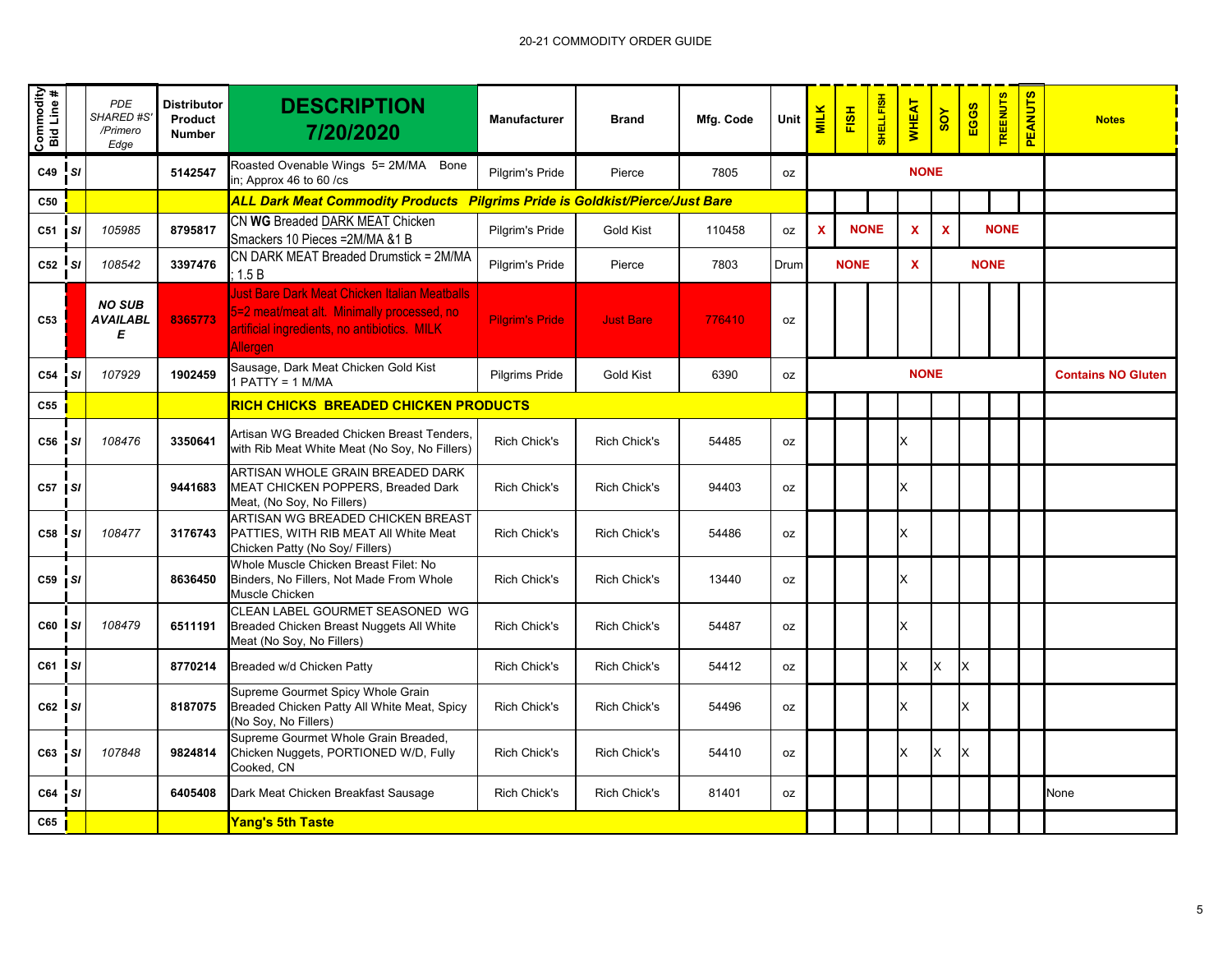| Commodity<br>Bid Line # |      | <b>PDE</b><br><b>SHARED #S</b><br>/Primero<br>Edge | <b>Distributor</b><br>Product<br><b>Number</b> | <b>DESCRIPTION</b><br>7/20/2020                                                                                                                                                                                                                                       | Manufacturer    | <b>Brand</b>            | Mfg. Code                  | Unit      | <b>MILK</b> | FISH | SHELLFISH | <b>WHEAT</b> | <b>SOY</b> | EGGS     | <b>TREENUTS</b> | <b>PEANUTS</b> | <b>Notes</b>    |
|-------------------------|------|----------------------------------------------------|------------------------------------------------|-----------------------------------------------------------------------------------------------------------------------------------------------------------------------------------------------------------------------------------------------------------------------|-----------------|-------------------------|----------------------------|-----------|-------------|------|-----------|--------------|------------|----------|-----------------|----------------|-----------------|
| C66 SI                  |      |                                                    | 7803588                                        | Mandarin Orange Chicken Jr. Fully cooked,<br>whole grain breaded, whole muscle, crispy<br>chicken chunks glazed with our zesty<br>Mandarin Orange Sauce. No MSG, artificial<br>oloring or flavoring• No isolated soy protein•<br>No tree nuts, peanuts, or peanut oil | Yangs 5th Taste | Yangs 5th Taste         | 8-52724-15555-<br>5        | 0Z        |             |      |           | X            | X          | <b>x</b> |                 |                | Contains citrus |
| C67 SI                  |      |                                                    | 1261764                                        | General Tso's Chicken, Fully cooked, whole<br>grain breaded, whole muscle chicken chunks<br>with General Tso's Sauce No MSG, artificial<br>oloring or flavoring · No isolated soy protein ·<br>No tree nuts, peanuts, or peanut oil                                   | Yangs 5th Taste | Yangs 5th Taste         | 8-52724-15563-<br>$\Omega$ | 0Z        |             |      |           | X            | X          | X        |                 |                | Contains citrus |
| C68 S/                  |      |                                                    | 4805303                                        | Gluten Free BBQ Teriyaki Chicken, Fully<br>cooked, tender, barbecued, gluten free<br>chicken with Teriyaki Sauce. No MSG,<br>artificial oloring or flavoring• No isolated soy<br>protein• No tree nuts, peanuts, or peanut oil                                        | Yangs 5th Taste | Yangs 5th Taste         | 8-52724-15559-<br>3        | <b>oz</b> |             |      |           |              | X          |          |                 |                | Contains citrus |
| C69                     |      |                                                    |                                                | <b>GREEN DRAGON</b>                                                                                                                                                                                                                                                   |                 |                         |                            |           |             |      |           |              |            |          |                 |                |                 |
| C70 SI                  |      |                                                    | 1745496                                        | Whole grain battered chicken chunks tossed<br>with a sweet and spicy sauce (General Tso)                                                                                                                                                                              | Green Dragon    | Asian Food<br>Solutions | 72003                      | oz        |             |      |           | X            | X          | Ιx       |                 |                |                 |
| C71                     | : SI |                                                    | 5751391                                        | Whole grain battered chicken chunks tossed<br>with a sweet and tangy sauce. (Tangerine<br>Chicken)                                                                                                                                                                    | Green Dragon    | Asian Food<br>Solutions | 72001                      | 0Z        |             |      |           | X            | X          | Ιx       |                 |                |                 |
| C72                     |      |                                                    | 6971501                                        | Whole grain BATTERED chicken chunks<br>(Japanese Cherry Blossom)                                                                                                                                                                                                      | Green Dragon    | Asian Food<br>Solutions | 72005                      | 0Z        |             |      |           | X            |            | X        |                 |                |                 |
| C73                     |      |                                                    |                                                | <b>TURKEY ITEMS</b>                                                                                                                                                                                                                                                   |                 |                         |                            |           |             |      |           |              |            |          |                 |                |                 |
| $C74$ $S1$              |      | 104698                                             | 4091435                                        | Turkey Combo Pack Sliced (ham, salami,<br>bologna)                                                                                                                                                                                                                    | Jennie O        | Jennie O                | 2095                       | 0Z        |             |      |           |              |            |          |                 |                | None            |
| $C75$ SI                |      | 102393                                             | 3243953                                        | Turkey Ham Sliced-• 5% water added, 94% fat<br>free, cryovac package, 0.51 oz. slice, Frozen<br>for extended shelf life, $6$ slices = $2$ oz. mt./mt.<br>alt., CN Labeled, Utilizes dark meat, Contains<br>no allergens, gluten, thaw & serve                         | Jennie O        | Jennie O                | 2565                       | 0Z        |             |      |           |              |            |          |                 |                | None            |
| $C76$ SI                |      | 100156                                             | 8117129                                        | Turkey Breast Oven Roasted Sliced .5oz Slice                                                                                                                                                                                                                          | Jennie O        | Jennie O                | 2099                       | 0Z        |             |      |           |              |            |          |                 |                | None            |
| $C77$ $SI$              |      | 10245                                              | 4493565                                        | <b>Turkey Ham Diced</b>                                                                                                                                                                                                                                               | Jennie O        | Jennie O                | 6409                       | 0Z        |             |      |           |              |            |          |                 |                | <b>None</b>     |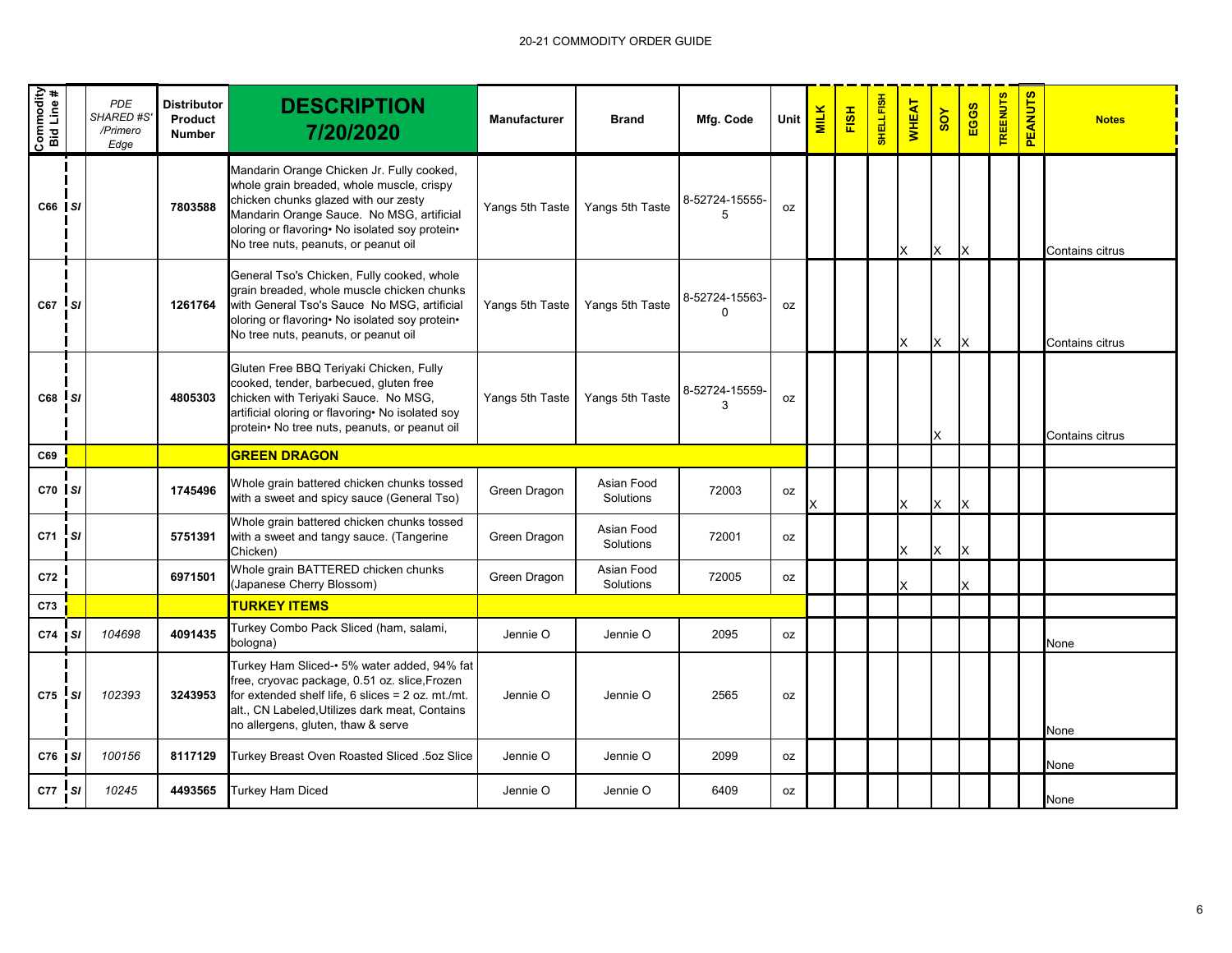| Commodity<br>Bid Line # |                                         | PDE<br>SHARED #S'<br>/Primero<br>Edge | <b>Distributor</b><br>Product<br><b>Number</b> | <b>DESCRIPTION</b><br>7/20/2020                                                                                                                                                                                                                                                                  | <b>Manufacturer</b>                                | <b>Brand</b>                           | Mfg. Code   | Unit       | <b>MILK</b> | FISH | <b>SHELLFISH</b> | <b>WHEAT</b> | $\frac{8}{10}$ | EGGS | <b>TREENUTS</b> | <b>PEANUTS</b> | <b>Notes</b> |
|-------------------------|-----------------------------------------|---------------------------------------|------------------------------------------------|--------------------------------------------------------------------------------------------------------------------------------------------------------------------------------------------------------------------------------------------------------------------------------------------------|----------------------------------------------------|----------------------------------------|-------------|------------|-------------|------|------------------|--------------|----------------|------|-----------------|----------------|--------------|
| C78                     |                                         | 102123                                | 5583067                                        | Turkey Taco Meat, FC-Commodity Code: mild<br>taco flavor Utilizes dark & white meat, Meets<br>the Alliance for a Healthier Generation criteria<br>for protein -Fully CookedBoil-in-bag - steam or<br>stove top preparation-Use scoop/disher #12 to<br>meet 2 oz. mt/mt alt., 365 days shelf life | Jennie O                                           | Jennie O                               | 285628      | 0Z         |             |      |                  |              |                |      |                 |                | None         |
| $C79$ $S1$              |                                         | 101177                                | 9249178                                        | Turkey, Sausage Patty, Pre Cooked                                                                                                                                                                                                                                                                | Jennie-O                                           | Jennie O                               | 6132        | 0Z         |             |      |                  |              |                |      |                 |                | None         |
| $\cos$ $\sin$           |                                         | 100733                                | 5583075                                        | Natural Choice Tender Browned ** catch<br>weight case, case weight, price per case, and<br>ptv will vary due to this being a catch weight<br>item. PTV and additional JTS allowance<br>Approximately 100 2.68 oz per case                                                                        | Jennie O                                           | Jennie O                               | 846902      | lbs/<br>CS |             |      |                  |              |                |      |                 |                | None         |
| C81 SI                  |                                         | 103560                                | 1585009                                        | Canadian Bacon, Turkey-Pre-cooked,<br>Presliced-263 servings, Smoked &<br>cured, Frozen, 0.76 oz. round slice,<br>Naturally lean, CN Labeled, Utilizes dark<br>meat, Contains No Allergens or Gluten, Meets<br>the Alliance for a Healthier Generation criteria<br>for protein                   | Jennie O                                           | Jennie O                               | 2031        | 0Z         |             |      |                  |              |                |      |                 |                | None         |
| $C82$ $SI$              |                                         |                                       | 4070609                                        | All Natural Uncured Turkey 1.75' Pre-Sliced<br>Coins 6/2 lbs cs                                                                                                                                                                                                                                  | Jennie O                                           | Jennie O                               | 257412      | 0Z         |             |      |                  |              |                |      |                 |                | None         |
| C83   SI                |                                         |                                       | 1560028                                        | LUNCH MEAT, TURKEY COMBO 3 WAY<br>SLICED .5 OZ SMOKED COOKED FROZEN<br><b>ITALIAN</b>                                                                                                                                                                                                            | JENNIE-O<br><b>TURKEY STORE</b><br><b>SALES LL</b> | <b>JENNIE-O</b><br><b>TURKEY STORE</b> | 209612      | LB         |             |      |                  |              |                |      |                 |                | None         |
| $C84$ SI                |                                         |                                       | 7373999                                        | <b>Turkey Kielbasa</b>                                                                                                                                                                                                                                                                           | Jennie O                                           | Jennie O                               | 613620      | 0Z         |             |      |                  |              |                |      |                 |                | None         |
| $C85$ $S1$              |                                         |                                       | 5669684                                        | Turkey Meat w/ Gravy                                                                                                                                                                                                                                                                             | Jennie O                                           | Jennie O                               | 284728      | 0Z         |             |      |                  |              | X              |      |                 |                |              |
| C86                     |                                         |                                       |                                                | <b>BEEF ITEMS</b>                                                                                                                                                                                                                                                                                |                                                    |                                        |             |            |             |      |                  |              |                |      |                 |                |              |
| C87                     | $\overline{\phantom{a}}$ s <sub>1</sub> | 100988                                | 3630150                                        | Beef Patty Lower Sodium 2.25 oz, 80/20 Cn<br>labeled, w/Soy                                                                                                                                                                                                                                      | <b>Maid Rite</b>                                   | <b>Maid Rite</b>                       | 75156-93427 | 0Z         |             |      |                  |              | X.             |      |                 |                | No Gluten    |
| C88                     |                                         |                                       |                                                |                                                                                                                                                                                                                                                                                                  |                                                    |                                        |             |            |             |      |                  |              |                |      |                 |                |              |
| C89   SI                |                                         | 100647                                | 6585616                                        | Taco Beef Filing, Red Sodium & Red Fat-This<br>30 lb. case provides 151 servings 3.17 oz<br>each. Each 3.17 oz serving 2 oz m/ma, 1/8 c<br>Red/Orange Vegetable, TACO FILLING WITH<br>BEEF AND TEXTURED VEGETABLE<br>PROTEIN, Carmel Color, 80/20                                                | <b>JTM</b>                                         | <b>JTM</b>                             | CP5250      | oz         |             |      |                  |              | х              |      |                 |                |              |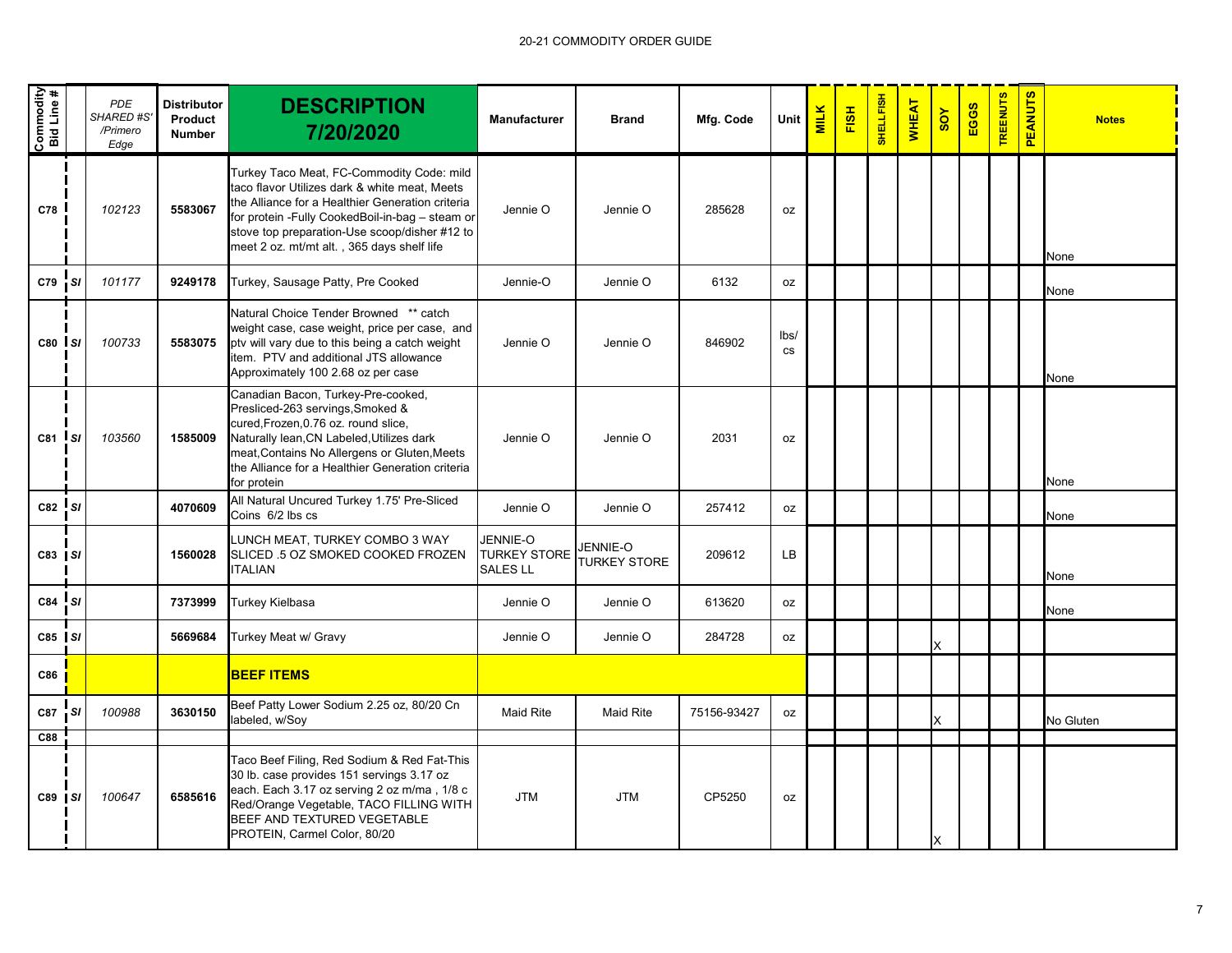| Commodity<br>Bid Line # |                 | <b>PDE</b><br><b>SHARED #S</b><br>/Primero<br>Edge | <b>Distributor</b><br>Product<br><b>Number</b> | <b>DESCRIPTION</b><br>7/20/2020                                                                                                                                                                                                                        | <b>Manufacturer</b> | <b>Brand</b>           | Mfg. Code                             | Unit      | <b>MILK</b> | <b>FISH</b> | SHELLFISH | <b>WHEAT</b> | <b>AOS</b> | EGGS | <b>TREENUTS</b> | <b>PEANUTS</b> | <b>Notes</b> |
|-------------------------|-----------------|----------------------------------------------------|------------------------------------------------|--------------------------------------------------------------------------------------------------------------------------------------------------------------------------------------------------------------------------------------------------------|---------------------|------------------------|---------------------------------------|-----------|-------------|-------------|-----------|--------------|------------|------|-----------------|----------------|--------------|
| C90                     | $\mathsf{I}$ si | 101378                                             | 2881506                                        | Flamebroiled Beef Pattie (Soy Added) 1=1.5<br>n/ma, lower sodium, no transfat, no HFCS                                                                                                                                                                 | <b>Tyson</b>        | <b>Advance/ Pierre</b> | 10000055820<br>$(1 - 155 - 820 - 20)$ | 0Z        |             |             |           |              | x          |      |                 |                |              |
| C91                     | <b>SI</b>       | 104865                                             | 8878290                                        | Fully Cooked Smart LS Beef Steak Burger All<br>Meat 1= 2m/ma, 80/20, round shaped with<br>scalloped edge. CN Labeled, 365 shelf life                                                                                                                   | Tyson               | Advance/ Pierre        | 10000069050<br>(69050)                | 0Z        |             |             |           |              |            |      |                 |                | none         |
| C92 SI                  |                 | 104714                                             | 379412                                         | Flame broiled Steak burger- 1= 2.25 m/ma.<br>Fully cooked, Juicy, loose bite with very mild<br>beef taste. Round shape with subtle char<br>marks. Sleeve pack. CN labeled. Commodity<br>processed product.                                             | Tyson               | Advance/ Pierre        | 10000015924<br>$(1-15-924-20)$        | 0Z        |             |             |           |              |            |      |                 |                | none         |
| $C93$ $S1$              |                 | 104728                                             | 4885208                                        | Smart Picks Flamebroiled Beef Pattie, 2.5 oz<br>=2 meat-Sleeve Pak, 80/20, 455 day shelf life,<br>Fully cooked, lightly seasoned beef (80/20).<br>Contains applesauce. Soy added. Sprocket<br>shape with subtle char marks. Sleeve pack.<br>CN labeled | Tyson               | Advance/ Pierre        | 10000055425<br>$(1-155-425-20)$       | 0Z        |             |             |           |              | X          |      |                 |                |              |
| $C94$ $S1$              |                 | 104715                                             | 5795901                                        | <b>Fully Cooked Flamebroiled Beef Steak Patties</b><br>Chopped/Formed (All Beef) 1= 3 m/ma,,<br>formulated to retain moisture, cn labeled. Not<br>more than 26% Fat, 365 days shelf life.                                                              | Tyson               | Advance/ Pierre        | 10000096170<br>(9617)                 | <b>OZ</b> |             |             |           |              |            |      |                 |                | none         |
| $C95$ $S1$              |                 | 104716                                             | 7758592                                        | Mini Twin Cheeseburgers IW on WG Buns =<br>2M/MA & 2 Breads, mini beef patty w/onion<br>and slice of American cheese on WG Bun,<br>sandwiches packed together in mylar film<br>wrap, cn labeled, soy added. 270 days shelf<br>life days.               | Tyson               | Advance/ Pierre        | 10000011710<br>(1171)                 | 0Z        | x           |             |           | X            | $\times$   |      |                 |                |              |
| $C96$ $S1$              |                 | 104742                                             | 7423908                                        | Pub Style Steak Burger, Clean Burger No<br>Allergens: INGREDIENTS: Beef, Seasoning<br>[Salt, Dextrose, Natural Flavors, Spice],<br><b>Natural Flavoring</b>                                                                                            | Tyson               | Advance/ Pierre        | 10000015230<br>$(1-15-230)$           | 0Z        |             |             |           |              |            |      |                 |                | none         |
| $C97$ $S1$              |                 |                                                    | 5446882                                        | Fully cooked philly sliced beef; MADE FROM<br>GROUND CHUCK. FULLY COOKED SLICED<br>BEEF (192 @ 2.5 oz)                                                                                                                                                 | Tyson               | Advance/ Pierre        | 10000097868<br>(69249)                | 0Z        |             |             |           |              |            |      |                 |                | none         |
| C98 SI                  |                 |                                                    | 8792897                                        | Smart Picks Beef Crumbles- All Beef, Red<br>Sodium, Fully cooked, all meat with a<br>homemade appearance. Rinsed and drained.<br>Reduced sodium content, 80/20 -365 days<br>shelf life                                                                 | Tyson               | Advance/ Pierre        | 10000032041<br>$(1-320410-20)$        | 0Z        |             |             |           |              |            |      |                 |                | none         |
| $C99$ $S1$              |                 |                                                    | 8830093                                        | Beef Crumbles- All Beef, Red Sodium, Fully<br>cooked, all meat with a homemade<br>appearance. Rinsed and drained. Life 8/5 LBS                                                                                                                         | Tyson               | Advance/ Pierre        | 10000008737<br>(8737)                 | 0Z        |             |             |           |              |            |      |                 |                |              |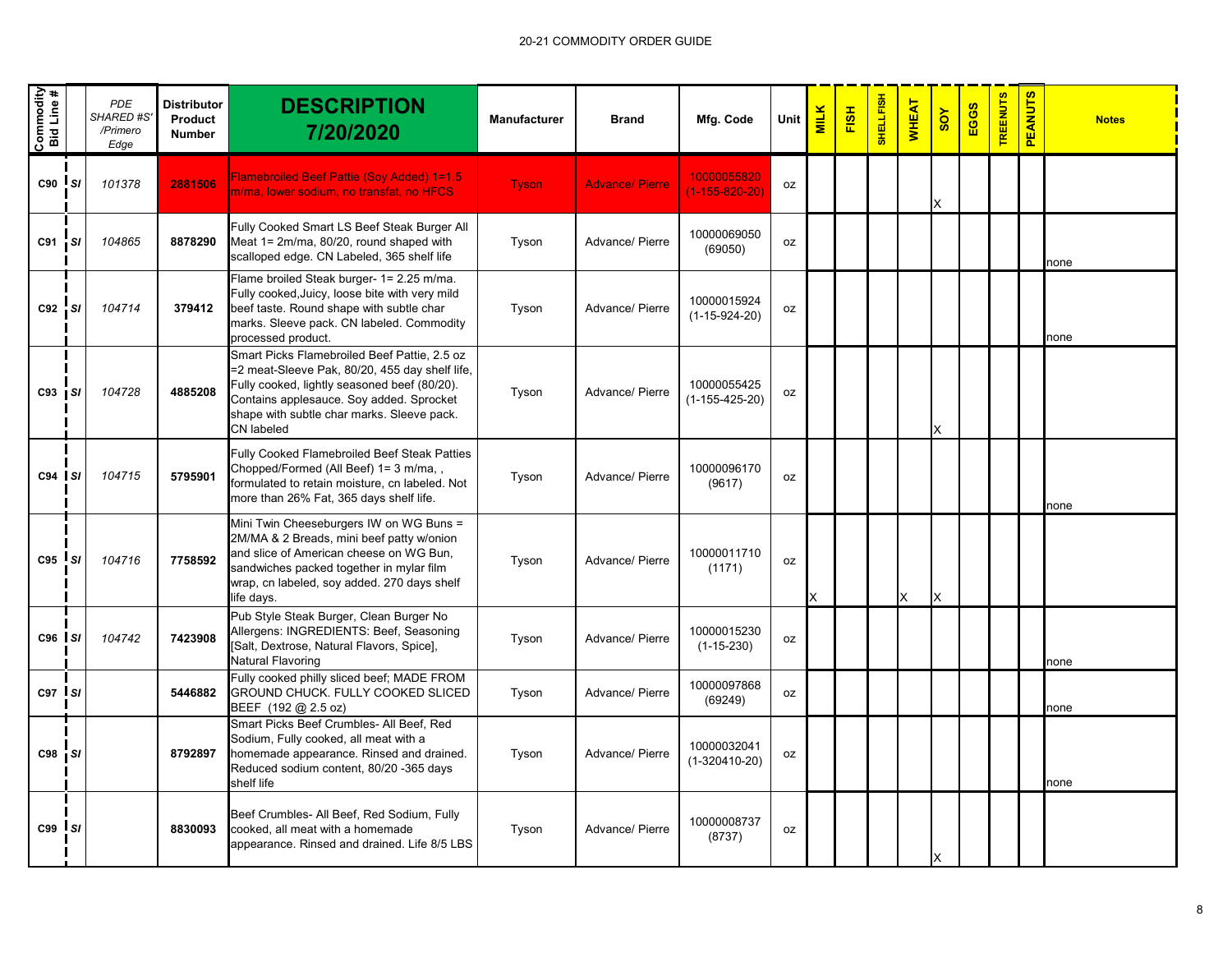| Commodity<br>Bid Line # |      | <b>PDE</b><br><b>SHARED #S'</b><br>/Primero<br>Edge | <b>Distributor</b><br>Product<br><b>Number</b> | <b>DESCRIPTION</b><br>7/20/2020                                                                                                                                                                                                  | <b>Manufacturer</b>               | <b>Brand</b>         | Mfg. Code                   | Unit | <b>MILK</b> | FISH | SHELLFISH | <b>WHEAT</b> | 80Y | EGGS | <b>TREENUTS</b> | <b>PEANUTS</b> | <b>Notes</b>                             |
|-------------------------|------|-----------------------------------------------------|------------------------------------------------|----------------------------------------------------------------------------------------------------------------------------------------------------------------------------------------------------------------------------------|-----------------------------------|----------------------|-----------------------------|------|-------------|------|-----------|--------------|-----|------|-----------------|----------------|------------------------------------------|
| $C100$ $S1$             |      | 103515                                              | 379446                                         | Smart Picks Deluxe Beef Meatballs 1/2 oz- All<br>Beef w/Seasonings 5= 2M/MA, 80/20, 455 day<br>shelf life, Fully cooked, all meat, beef<br>meatballs with seasonings. CN labeled                                                 | Tyson                             | Advance/ Pierre      | 10000073050(1<br>$17-305-0$ | 0Z   | х           |      |           | X            |     |      |                 |                |                                          |
| $C101$ $S1$             |      | 104723                                              | 5949102                                        | Beef, Wonderbites® Beef Dipper With Teriyaki;<br>Flame broiled beef with teriyaki sauce and soy<br>added. Char marked. Unique strip shape for<br>dipping. CN labeled. Commodity processed<br>product.                            | Tyson                             | Advance/ Pierre      | 10000013740<br>(3740)       | 0Z   |             |      |           | X            | X   |      |                 |                |                                          |
| $C102$ SI               |      |                                                     | 3504597                                        | BEEF, PATTY GROUND CHOICE 2.25 OZ<br>ROUND 3/4 THICK CHARBROILED COOKED<br><b>FROZE</b>                                                                                                                                          | Don Lee Farms,<br>Goodman FDS     | <b>DON LEE FARMS</b> | CNQ092253                   | OZ   |             |      |           |              |     |      |                 |                | Did Not Respond                          |
| $C103$ SI               |      |                                                     |                                                | Beef Patty, Charbroiled                                                                                                                                                                                                          | Don Lee Farms.<br>Goodman FDS     | <b>DON LEE FARMS</b> | CNQ093003                   | 0Z   |             |      |           |              |     |      |                 |                | Did Not Respond                          |
| C104 S/                 |      |                                                     | 3583374                                        | <b>Beef Crumbles</b>                                                                                                                                                                                                             | Don Lee Farms.<br>Goodman FDS     | <b>DON LEE FARMS</b> | CNQ15401                    |      |             |      |           |              |     |      |                 |                | Did Not Respond                          |
| <b>C104A SI</b>         |      |                                                     | 3547409                                        | All Beef Meatballs                                                                                                                                                                                                               | Don Lee Farms,<br>Goodman FDS     | <b>DON LEE FARMS</b> | CNQ19053                    | 0Z   |             |      |           |              |     |      |                 |                | Did Not Respond                          |
| C105                    |      |                                                     |                                                | <b>PORK ITEMS</b>                                                                                                                                                                                                                |                                   |                      |                             |      |             |      |           |              |     |      |                 |                |                                          |
| C106 SI                 |      |                                                     | 2535771                                        | Smokie Grill Honey BBQ Rib, red sodium-365<br>shelf life, 80/20, Fully cooked, boneless,<br>chopped pork rib pattie. Glazed with a<br>moderate amount of barbeque sauce. Soy<br>added. Char highlights. Rib shape. CN<br>abeled. | Tyson                             | Advance/ Pierre      | 10000013717<br>(3717)       | 0Z   | x           |      |           | X            | X   |      |                 |                |                                          |
| C107 SI                 |      |                                                     | 2409013                                        | Harvest Breaded Pork Pattie wg, soy &<br>applesauce added, chop shaped-3.75 oz 365<br>shelf life, CN Labeled-fully cooked                                                                                                        | Tyson                             | Advance/ Pierre      | 10000016904<br>(69040)      | 0Z   |             |      |           | X            | X   |      |                 |                |                                          |
| C108                    |      |                                                     | 9814815                                        | SAUSAGE, ITALIAN MILD SWEET 2.5 OZ 3.5<br>Patty Pork Cooked, FZ                                                                                                                                                                  | <b>Maid Rite</b><br>Speciality    | <b>CHEF ITALIA</b>   | 75156-97130                 | 0Z   |             |      |           |              |     |      |                 |                | No Soy, Wheat.<br>Unknown for Eggs, milk |
| C109                    |      |                                                     |                                                | <b>CHEESE, ASSORTED</b>                                                                                                                                                                                                          |                                   |                      |                             |      |             |      |           |              |     |      |                 |                |                                          |
| $C110$ SI               |      |                                                     | 6494645                                        | Cheese, American sl yellow 160 slc, 100 cal &<br>450mg Sodium/2 slices                                                                                                                                                           | <b>LAND O LAKES</b><br><b>INC</b> | Land O Lakes         | 462550000<br>34500          | Ib   |             |      |           |              |     |      |                 |                |                                          |
| C111                    | l sı |                                                     | 9754912                                        | Cheese, American sl yellow 160 sl 50% Red<br>Sodium & Fat, 70 calories & 200 mg Sodium/2<br>slices                                                                                                                               | AND O LAKES<br><b>INC</b>         | Land O Lakes         | 462880000<br>34500          | Ib   |             |      |           |              | X   |      |                 |                |                                          |
| C112                    |      |                                                     | 6939045                                        | Cheese Mozz String/Stick IW Light, <= 60 cal, LAND O LAKES<br>3gr Fat, 200 mg Sodium                                                                                                                                             | <b>INC</b>                        | Land O Lakes         | 597030000<br>34500          | ea   |             |      |           |              |     |      |                 |                |                                          |
| $C113$ $S1$             |      |                                                     | 394767                                         | Cheese Mozzarella Shredded, Low Moisture,<br>Part Skim, <= 210mg Sodium and 6g Fat per<br>$1/4$ c.                                                                                                                               | AND O LAKES<br><b>INC</b>         | Land O Lakes         | 416980000<br>34500          | Ib   | x           |      |           |              |     |      |                 |                |                                          |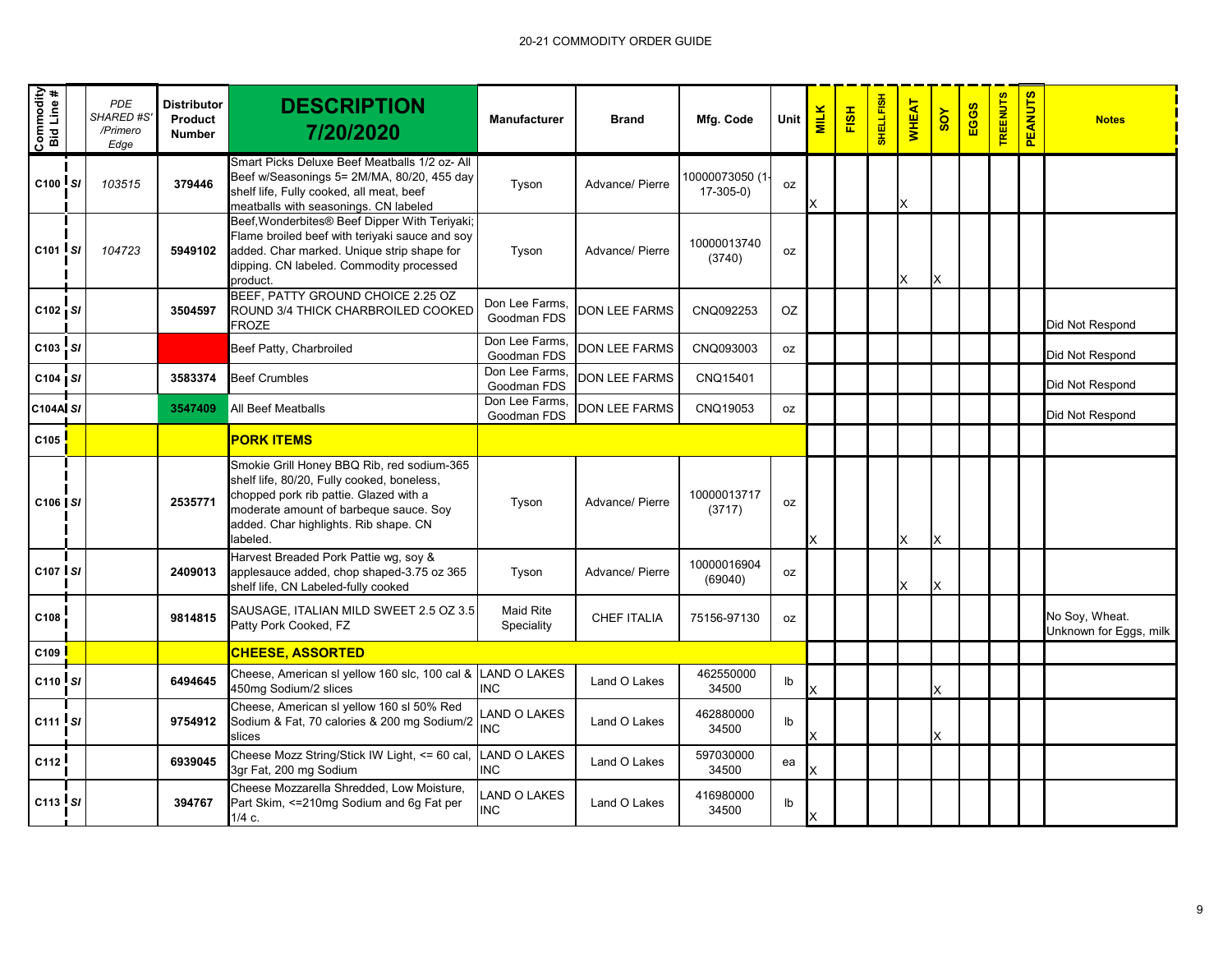| Commodity<br>Bid Line # | <b>PDE</b><br><b>SHARED #S'</b><br>/Primero<br>Edge | <b>Distributor</b><br>Product<br><b>Number</b> | <b>DESCRIPTION</b><br>7/20/2020                                                                               | <b>Manufacturer</b>               | <b>Brand</b>        | Mfg. Code          | Unit           | <b>MILK</b> | FISH        | <b>SHELLFISH</b> | <b>WHEAT</b> | $rac{\lambda}{\lambda}$ | EGGS                      | <b>TREENUTS</b> | <b>PEANUTS</b> | <b>Notes</b> |
|-------------------------|-----------------------------------------------------|------------------------------------------------|---------------------------------------------------------------------------------------------------------------|-----------------------------------|---------------------|--------------------|----------------|-------------|-------------|------------------|--------------|-------------------------|---------------------------|-----------------|----------------|--------------|
| $C114$ SI               | 101861                                              | 4494555                                        | Cheese, Shredded, Mild Cheddar Yellow,<br><=110 cal, 9g Fat and 190 mg Sodium per 1/4                         | LAND O LAKES<br><b>INC</b>        | Land O Lakes        | 417490000<br>34500 | I <sub>b</sub> |             |             |                  |              |                         |                           |                 |                |              |
| $C115$   SI             | 104756                                              | 1783372                                        | Cheese, Pepper Jack, Sliced                                                                                   | LAND O LAKES<br><b>INC</b>        | Land O Lakes        | 442380000<br>34500 | oz             |             |             |                  |              |                         |                           |                 |                |              |
| C116                    |                                                     |                                                | <b>CHEESE SAUCE</b>                                                                                           |                                   |                     |                    |                |             |             |                  |              |                         |                           |                 |                |              |
| $C117$ SI               |                                                     | 1587823                                        | CN Reduced Fat Nacho Cheese Sauce,<br>Reduced Sodium Pouch, 6 bags@5#                                         | <b>ES Foods</b>                   | <b>ES Foods</b>     | 5811               | OZ             | X           |             |                  |              |                         |                           |                 |                |              |
| $C118$ $S1$             |                                                     | 2635183                                        | CN Reduced Fat Cheese Sauce, Reduced<br>Sodium Pouch, 6 bags @5#                                              | <b>ES Foods</b>                   | <b>ES Foods</b>     | 5812               | OZ             | х           |             |                  |              |                         |                           |                 |                |              |
| $C119$ SI               |                                                     | 3982782                                        | Sauce, Cheese Cheddar Reduced Sodium,<br><b>Shelf Stable Pouch Ultimate</b>                                   | <b>LAND O LAKES</b><br><b>INC</b> | <b>LAND O'LAKES</b> | 399400000<br>34500 | oz             |             |             |                  |              |                         |                           |                 |                |              |
| C120   SI               |                                                     | 2797140                                        | Ultimate Cheese Sauce Blend with Parmesian<br>Cheese 3oz = 1M/MA                                              | <b>LAND O LAKES</b><br><b>INC</b> | <b>LAND O'LAKES</b> | 399440000<br>34500 | 0Z             |             |             |                  |              |                         |                           |                 |                |              |
| C121 SI                 |                                                     | 7791635                                        | Cheese Sauce Cup, Jalapeno                                                                                    | <b>LAND O LAKES</b><br><b>INC</b> | Land O Lakes        | 399120000<br>34500 | oz             |             |             |                  |              |                         |                           |                 |                |              |
| $C122$ cn               | 105960                                              | 7731243                                        | Cheese Sauce Cup, Cheddar                                                                                     | <b>LAND O LAKES</b><br><b>INC</b> | Land O Lakes        | 399110000<br>34500 | <b>OZ</b>      |             |             |                  |              |                         |                           |                 |                |              |
| C123                    |                                                     | 3766730                                        | Alfredo Sauce, Reduced Fat                                                                                    | <b>JTM</b>                        | <b>JTM</b>          | 5722               | oz             |             |             |                  |              |                         |                           |                 |                |              |
| C124                    |                                                     |                                                | <b>EGGS - ASSORTED PRODUCTS</b>                                                                               |                                   |                     |                    |                |             |             |                  |              |                         |                           |                 |                |              |
| $C125$ SI               | 104160                                              | 9159781                                        | Egg Diced, Frozen, hardcooked, 1 oz = 1<br>m/ma. trans fat free                                               | Michael's                         | Papetti's           | 46025-64102-00     | 0Z             |             |             | <b>NONE</b>      |              |                         | $\boldsymbol{\mathsf{x}}$ | <b>NONE</b>     |                |              |
| C126 SI                 | 104759                                              | 136127                                         | Egg Whole, Hard Ckd, 1 oz=1 m/ma, trans fat<br>free                                                           | Michael's                         | Papetti's           | 46025-85018-00     | 0Z             |             |             | <b>NONE</b>      |              |                         | $\overline{\mathbf{X}}$   | <b>NONE</b>     |                |              |
| $C127$ SI               | 101944                                              | 5465521                                        | Round Egg Patty 3.5', CN Label                                                                                | Michael's                         | Papetti's           | 46025-85017-00     | oz             | $\mathbf x$ |             | <b>NONE</b>      |              |                         | $\boldsymbol{\mathsf{x}}$ | <b>NONE</b>     |                |              |
| $C128$ $S1$             | 104162                                              | 2316214                                        | Omelet, Cheddar Cheese 5', CN Label                                                                           | Michael's                         | Papetti's           | 46025-85037-00     | <b>OZ</b>      | X           |             | <b>NONE</b>      |              |                         | $\mathbf x$               | <b>NONE</b>     |                |              |
| $C129$ SI               | 102168                                              | 8862096                                        | French Toast Sticks, Maple Glazed, WG 3 = 1<br>M&1B, CN Label                                                 | Michael's                         | Papetti's           | 46025-75010-00     | oz             | X           | <b>NONE</b> |                  | $\mathbf x$  | X                       | $\boldsymbol{\mathsf{x}}$ | <b>NONE</b>     |                |              |
| $C130$   SI             | 108351                                              | 5504683                                        | Scrambled Egg Refrigerated                                                                                    | Michael's                         | Papetti's           | 46025-85877-00     | oz             | X           |             | <b>NONE</b>      |              |                         | $\boldsymbol{\mathsf{x}}$ | <b>NONE</b>     |                |              |
| $C131$ $S1$             | 100548                                              | 6373799                                        | Egg Patty, Grilled, 1.25 oz Bulk-lite, fluffy egg,<br>perfectly browned, CN Labled, 270 day shelf<br>life, FZ | Cargill Kitchen                   | Sunny Fresh         | 40710              | ea             |             |             |                  |              |                         |                           |                 |                |              |
| C132   SI               | 105439                                              | 5499954                                        | Bacon and Cheese Eggstravaganza                                                                               | Cargill Kitchen                   | SunnyFresh          | 40928              | Ib             |             |             |                  |              |                         | Χ                         |                 |                |              |
| C133 <mark>l</mark>     |                                                     |                                                | <b>PIEROGIES</b>                                                                                              |                                   |                     |                    |                |             |             |                  |              |                         |                           |                 |                |              |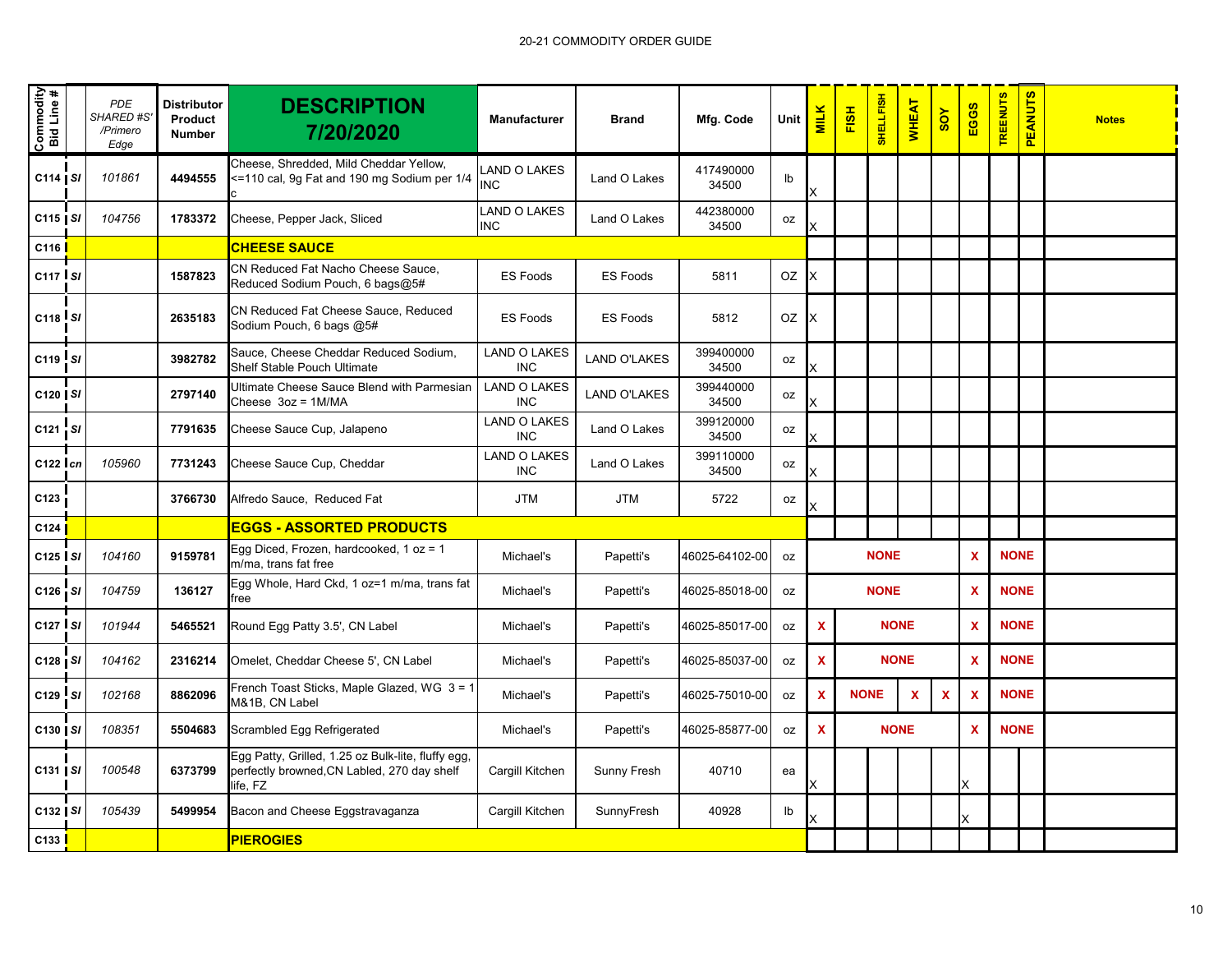| Commodity<br>Bid Line # | <b>PDE</b><br><b>SHARED #S</b><br>/Primero<br>Edge | <b>Distributor</b><br>Product<br><b>Number</b> | <b>DESCRIPTION</b><br>7/20/2020                                                                                                | <b>Manufacturer</b>                                   | <b>Brand</b>        | Mfg. Code          | Unit           | <b>MILK</b> | FISH        | <b>SHELLFISH</b> | <b>WHEAT</b> | 80Y | EGGS                      | <b>TREENUTS</b> | <b>PEANUTS</b> | <b>Notes</b>    |
|-------------------------|----------------------------------------------------|------------------------------------------------|--------------------------------------------------------------------------------------------------------------------------------|-------------------------------------------------------|---------------------|--------------------|----------------|-------------|-------------|------------------|--------------|-----|---------------------------|-----------------|----------------|-----------------|
| C134   SI               | 101941                                             | 7245640                                        | American Cheese and Potato, White Whole<br>Grain, CN, 3pcs=1mma/1G & 1/8 c. veg., 96<br>svg/case                               | Mrs.T's                                               | Mrs.T's             | 375                | <b>OZ</b>      | X           | <b>NONE</b> |                  | X            | X   | $\boldsymbol{\mathsf{x}}$ | <b>NONE</b>     |                |                 |
| $C135$ SI               | 100460                                             | 2836914                                        | American Cheese and Potato, Mini, White<br>Whole Grain, CN, 6pcs=1mma/1G, 66<br>svg/case                                       | Mrs.T's                                               | Mrs.T's             | 833                | 0Z             | X           | <b>NONE</b> |                  | X            | X   | $\boldsymbol{\mathsf{x}}$ | <b>NONE</b>     |                |                 |
| C136                    |                                                    |                                                | <b>PASTA, FROZEN, WG</b>                                                                                                       |                                                       |                     |                    |                |             |             |                  |              |     |                           |                 |                |                 |
| C137 SI                 | 108347                                             | 3630998                                        | WG Or Breaded Mini Ravioli 7= 1 M/MA & 1.5                                                                                     | <b>Tasty Brands</b>                                   | <b>Tasty Brands</b> | 41834              | 0Z             |             |             |                  | X.           | X   | Ιx                        |                 |                |                 |
| C138 SI                 | 100783                                             | 3800737                                        | asagna Rollup (1pc=2M & 1 B, <480mg<br>Sodium), WG                                                                             | <b>Tasty Brands</b>                                   | <b>Tasty Brands</b> | 00801WG            | 0Z             |             |             |                  | X            |     |                           |                 |                |                 |
| C139 SI                 | 100789                                             | 3800711                                        | Stuffed Shells (2= 2M/MA & 1B, <480mg<br>Sodium), WG                                                                           | <b>Tasty Brands</b>                                   | <b>Tasty Brands</b> | 00803WG            | oz             |             |             |                  |              |     |                           |                 |                |                 |
| $C140$ $S1$             | 104781                                             | 7636301                                        | Ravioli, Mini (7pc= 2.17 oz = 1M & .5B) WG                                                                                     | <b>Tasty Brands</b>                                   | <b>Tasty Brands</b> | 00834WG            | oz             |             |             |                  | X            |     | X                         |                 |                |                 |
| $C141$ SI               | 100631                                             | 3774106                                        | Ravioli, Jumbo (3=2M/MA &1B, <480mg<br>Sodium), WG                                                                             | <b>Tasty Brands</b>                                   | <b>Tasty Brands</b> | 00804WG            | 0Z             |             |             |                  | X.           |     | X                         |                 |                |                 |
| C142                    |                                                    |                                                | <b>MACARONI AND CHEESE</b>                                                                                                     |                                                       |                     |                    |                |             |             |                  |              |     |                           |                 |                |                 |
| C143 SI                 | 100281                                             | 39842                                          | Reduced Fat Macaroni and Cheese NON<br><b>WHOLE GRAIN</b> ; $6 oz = 2m/ma & 1B$ H&S                                            | Land O Lakes                                          | Land O'Lakes        | 43284              | 0Z             |             |             |                  | X            |     | X                         |                 |                |                 |
| $C144$ SI               | 100190                                             | 1562446                                        | Macaroni & Cheese, Prepared, 50% Red Fat,<br>Whole Grain, Svg. Size 2/3 c.=2mma/1BR,<br>H&S                                    | Land O Lakes                                          | Land O Lakes        | 43277<br>00003450  | Ib             |             |             |                  |              |     |                           |                 |                |                 |
| C145 SI                 | 105217                                             | 7791858                                        | Macaroni & Cheese, Prepared, 25% Red<br>Sodium, 50% Red Fat, Whole Grain, Svg.<br>Size 2/3 c.=2mms/1BR, H&S, <=670mg<br>Sodium | Land O Lakes                                          | Land O Lakes        | 43274<br>000034500 | I <sub>b</sub> |             |             |                  | X.           |     | X                         |                 |                |                 |
| C146                    |                                                    | 1563303                                        | MACARONI & CHEESE, BOIL IN BAG<br>FROZEN $(53 \text{ @ } 6 \text{ oz}) = 2M/MA & 1B$                                           | <b>TABATCHNICK</b><br><b>FINE FOODS</b><br><b>INC</b> | TABATCHNICK         | 99892              | LB             |             |             |                  |              |     |                           |                 |                | Did Not Respond |
| C147 SI                 |                                                    | 4015852                                        | MACARONI & CHEESE, BOWL FROZEN 1<br>bowl = $2M/MA$ & 1 B                                                                       | <b>TABATCHNICK</b><br>FINE FOODS<br><b>INC</b>        | TABATCHNICK         | 99893              | OZ             |             |             |                  |              |     |                           |                 |                | Did Not Respond |
| C <sub>148</sub>        |                                                    |                                                | <b>CON AGRA /GILARDI</b>                                                                                                       |                                                       |                     |                    |                |             |             |                  |              |     |                           |                 |                |                 |
| C149 SI                 | 101884                                             | 5391966                                        | Stuffed Crust Cheese Pizza 50/50% 2M/MA,<br>2B, 1/8 c.R/O Veg NOT WG                                                           | Con Agra                                              | T/Max (Gilardi)     | 12407              | 0Z             |             |             |                  |              |     |                           |                 |                | Did Not Respond |
| C150   SI               | 101448                                             | 1536671                                        | Stuffed Crust Cheese Pizza 50/50% 2M/MA,<br>2B, 1/8 c. R/O Veg WG                                                              | Con Agra                                              | T/Max (Gilardi)     | 12671              | 0Z             |             |             |                  |              |     |                           |                 |                | Did Not Respond |
| $C151$ SI               | 101993                                             | 5416532                                        | Stuffed Crust Cheese Pizza 100% Mozz<br>2M/MA, 2B, 1/8 c. R/O Veg WG                                                           | Con Agra                                              | T/Max (Gilardi)     | 12616              | oz             |             |             |                  |              |     |                           |                 |                | Did Not Respond |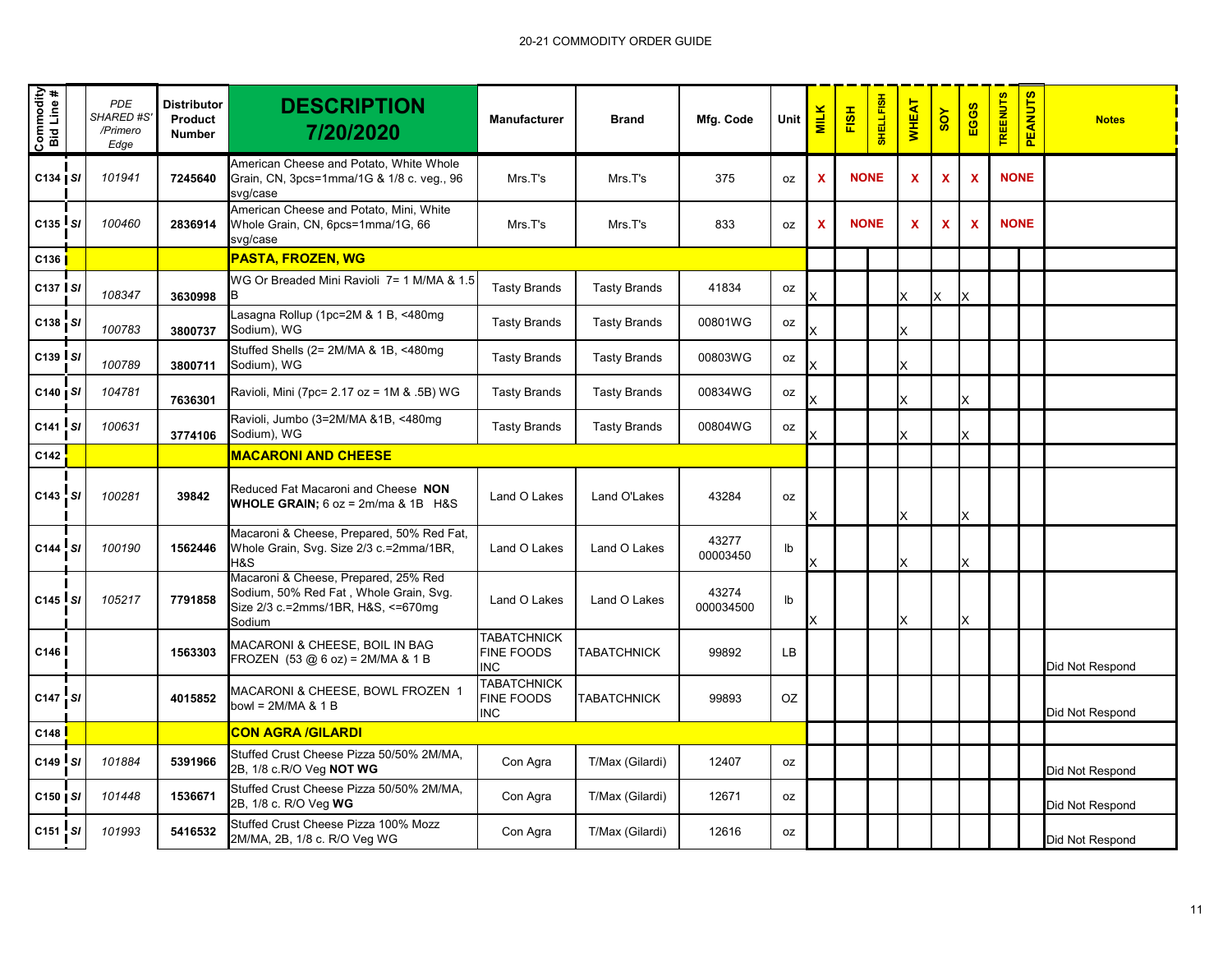| Commodity<br>Bid Line # | <b>PDE</b><br>SHARED #S'<br>/Primero<br>Edge | <b>Distributor</b><br>Product<br><b>Number</b> | <b>DESCRIPTION</b><br>7/20/2020                                                                                                                                                                                                                                                                    | <b>Manufacturer</b> | <b>Brand</b>    | Mfg. Code | Unit | <b>MILK</b> | <b>FISH</b> | <b>HELLFISH</b> | <b>WHEAT</b> | SOY                              | EGGS | <b>TREENUTS</b> | <b>PEANUTS</b> | <b>Notes</b>    |
|-------------------------|----------------------------------------------|------------------------------------------------|----------------------------------------------------------------------------------------------------------------------------------------------------------------------------------------------------------------------------------------------------------------------------------------------------|---------------------|-----------------|-----------|------|-------------|-------------|-----------------|--------------|----------------------------------|------|-----------------|----------------|-----------------|
| C152 SI                 | 104175                                       | 8272270                                        | Round Lunch Cheese WG 2M/MA 2.5 B, 1/8<br>c. R/O Veg                                                                                                                                                                                                                                               | Con Agra            | T/Max (Gilardi) | 12514     | 0Z   |             |             |                 |              |                                  |      |                 |                | Did Not Respond |
| C153                    | 104241                                       | 9416488                                        | 4 X 6 Thick Crust, 51% WG, 100% Mozz,<br>2M/MA, 2 BRD, 1/8 c. R/O Veg                                                                                                                                                                                                                              | Con Agra            | T/Max (Gilardi) | 12584     | oz   |             |             |                 |              |                                  |      |                 |                | Did Not Respond |
| C154 SI                 | 101454                                       | 5956461                                        | Quesadilla 51% WG Chicken/Cheese, 2M/MA<br>2В                                                                                                                                                                                                                                                      | Con Agra            | T/Max (Gilardi) | 12700     | 0Z   |             |             |                 |              |                                  |      |                 |                | Did Not Respond |
| C155                    |                                              |                                                | K.B. Pizza, Inc WHOLE PIZZAS -                                                                                                                                                                                                                                                                     |                     |                 |           |      |             |             |                 |              |                                  |      |                 |                |                 |
| $C156$   SI             |                                              | 6641804                                        | 16" Cheese Top Pizza Par Baked Non WW                                                                                                                                                                                                                                                              | K.B. Pizza, Inc.    | <b>KB Pizza</b> | 86016     | oz   |             |             |                 | X            | ΙX                               |      |                 |                |                 |
| C157                    | 104110                                       | 4999159                                        | 16" Cheese Top Pizza Par Baked Whole<br>Wheat                                                                                                                                                                                                                                                      | K.B. Pizza, Inc.    | <b>KB Pizza</b> | 87016     | oz   |             |             |                 | X            |                                  |      |                 |                |                 |
| C158                    |                                              |                                                | <b>NARDONE PIZZA</b>                                                                                                                                                                                                                                                                               |                     |                 |           |      |             |             |                 |              |                                  |      |                 |                |                 |
| $C159$ $S1$             |                                              | 2810323                                        | Stuffed Crust Cheese Pizza 4x6, WW, 2M/MA,<br>2BR, 1/8c R/O Veg, >=360mg Sodium                                                                                                                                                                                                                    | Nardone             | Nardone         | 72WWSCM2  | oz   |             |             |                 | x            | MAY<br><b>CONT</b><br><b>AIN</b> |      |                 |                |                 |
| C160                    |                                              | 2823946                                        | 6" Round Whole Wheat Cheese Pizza Pizza<br>One 5.50oz. 6" Round Whole Wheat<br>Pepperoni Pizza Provides 2.00oz. Meat/Meat<br>Altrnate, 2.00oz. Grains, and 1/4 Cup R/O<br>Veq.                                                                                                                     | Nardone             | Nardone         | 625WRM2   | 0Z   | x           |             |                 | X            | MAY<br><b>CONT</b><br>AIN        |      |                 |                |                 |
| $C161$ $S1$             |                                              | 9578345                                        | Cheese Pizza 4x6 WG One 5.00oz. 4×6<br>Whole Wheat Cheese/Cheese Substitute<br>Pizza Provides 2.00oz. Equivalent Meat<br>Alternate, 2.00oz. Equivalent Grains, and 1/8<br>Cup Red/Orange Veg.                                                                                                      | Nardone             | Nardone         | 96WWA24X6 | 0Z   | Х           |             |                 | X            | MAY<br><b>CONT</b><br>AIN        |      |                 |                |                 |
| C <sub>162</sub>        |                                              | 8795205                                        | WW Cheese French Bread One 5.50oz.<br>Whole Wheat French Bread Cheese Pizza<br>Provides 2.00oz. Equivalent Meat Alternate,<br>2.00oz. Equivalent Grains, 1/4 Cup<br>Red/Orange Vegetable                                                                                                           | Nardone             | Nardone         | 60WUM2    | 0Z   | х           |             |                 | X            | MAY<br><b>CONT</b><br>AIN        |      |                 |                |                 |
| $C163$ $S1$             |                                              | 8956724                                        | WW Garlic French Bread One 4.50oz. WW<br>Garlic French Bread Cheese Pizza provides 2<br>oz. M/MA Eq. & 2 oz. Grain Eq.                                                                                                                                                                             | Nardone             | Nardone         | 60WGUM2   | 0Z   | х           |             |                 | x            | MAY<br>CONT<br>AIN               |      |                 |                |                 |
| $C164$ $S1$             |                                              | 2647980                                        | Pizzeria Style Cheese Pizza Pre Cut. 5 oz<br>Thick Crust Each 5.00oz. Serving of Whole<br>Wheat Pizzeria Style Cheese Pizza Provides<br>2.00oz. Equivalent Meat Alternate, 2.00oz.<br>Equivalent Grains, and 1/8 Cup Red/Orange<br>Vegetable for the Child Nutrition Meal Pattern<br>Requirements. | Nardone             | Nardone         | 64WPS2    | 0Z   | ΙX          |             |                 | ΙX           | MAY<br><b>CONT</b><br>AIN        |      |                 |                |                 |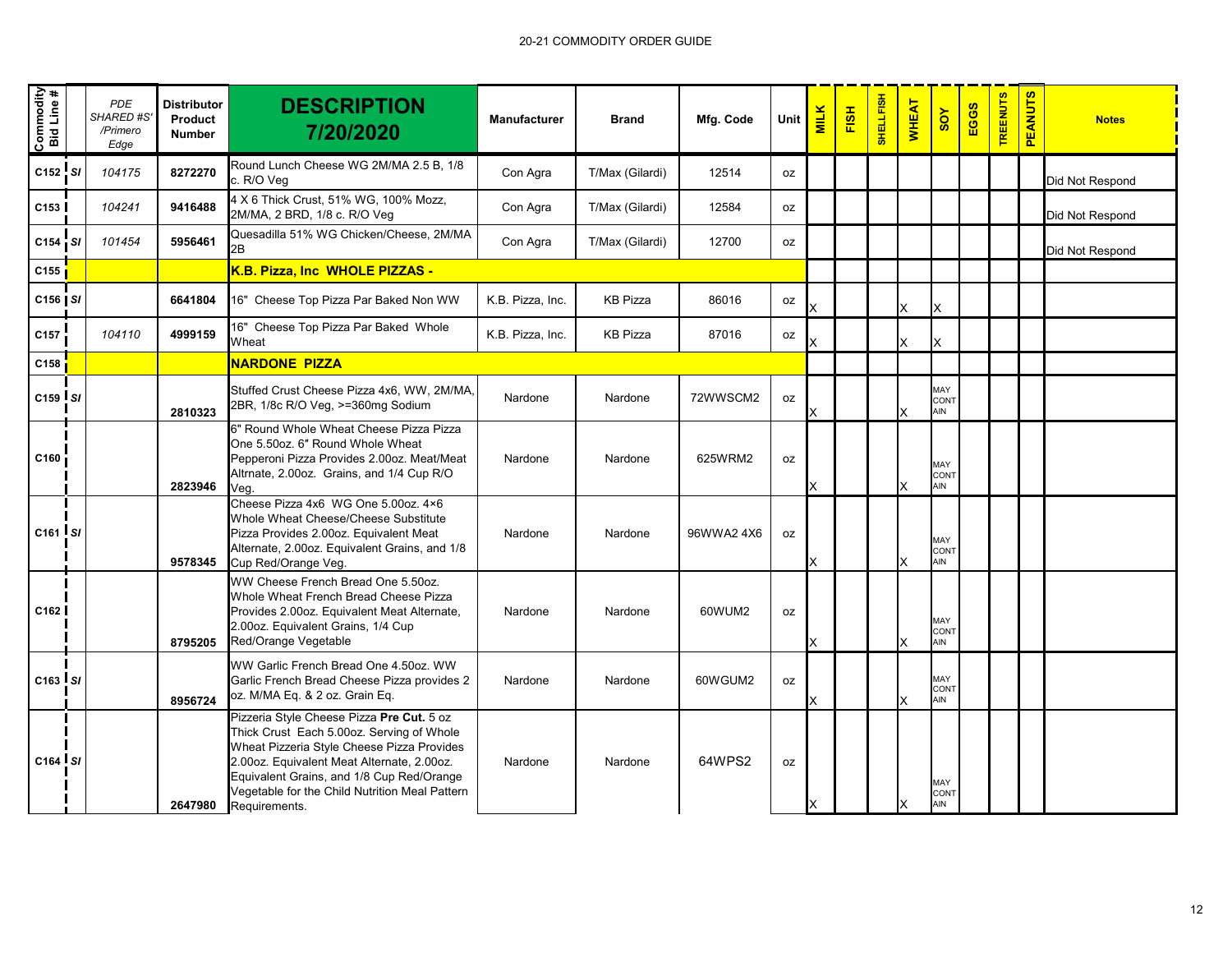| Commodity<br>Bid Line # | PDE<br><b>SHARED#S</b><br>/Primero<br>Edge | <b>Distributor</b><br>Product<br><b>Number</b> | <b>DESCRIPTION</b><br>7/20/2020                                                                                                                                                                                                                                                     | <b>Manufacturer</b> | <b>Brand</b>              | Mfg. Code     | Unit | <b>MILK</b> | FISH | <b>SHELLFISH</b> | <b>WHEAT</b> | SOY                            | EGGS | <b>TREENUTS</b> | <b>PEANUTS</b> | <b>Notes</b> |
|-------------------------|--------------------------------------------|------------------------------------------------|-------------------------------------------------------------------------------------------------------------------------------------------------------------------------------------------------------------------------------------------------------------------------------------|---------------------|---------------------------|---------------|------|-------------|------|------------------|--------------|--------------------------------|------|-----------------|----------------|--------------|
| $C165$ $S1$             |                                            | 2782282                                        | Pizzeria Style Cheese Pizza WHOLE PIE Cut.<br>Each 1/8th slice (5.00oz) Serving of Whole<br>Wheat Pizzeria Style Cheese Pizza Provides<br>2.00oz. Equivalent Meat Alternate, 2.00oz.<br>Equivalent Grains, and 1/8 Cup Red/Orange<br>Vegetable for the Child Nutrition Meal Pattern | Nardone             | Nardone                   | <b>16WPS2</b> | 0Z   |             |      |                  |              | MAY<br>CON <sub>1</sub><br>AIN |      |                 |                |              |
| $C166$ $S1$             |                                            | 6606883                                        | WW Buffalo Style Chicken Pizza, Whole Pizza<br>Each 1/8th slice (4.60oz.) Serving of Whole<br>Wheat Buffalo Style White Chicken Pizza<br>Provides 2.00oz. Equivalent Meat/Meat<br>Alternate and 2.00oz. Equivalent Grains for<br>the Child Nutrition Meal Pattern Requirements.     | Nardone             | Nardone                   | 16WPSBC       | 0Z   |             |      |                  |              | MAY<br><b>CONT</b><br>AIN      |      |                 |                |              |
| C167   SI               |                                            | 5171294                                        | PIZZA, Egg, Sausage, Bacon & Cheese<br>Sauce 12" Self Rising 1/8 = 1M & 2WG                                                                                                                                                                                                         | Nardone             | Nardone                   | 12WBR         | ea   |             |      |                  | X            | MAY<br>CONT<br>AIN             |      |                 |                |              |
|                         |                                            | 2646701                                        | WW Pizzeria Stytle Pepperoni Pizza                                                                                                                                                                                                                                                  | Nardone             | Nardone                   | 64WPSP2       |      |             |      |                  |              |                                |      |                 |                |              |
| C168                    |                                            |                                                | <b>SCHWAN'S PIZZA</b>                                                                                                                                                                                                                                                               |                     |                           |               |      |             |      |                  |              |                                |      |                 |                |              |
| $C169$ $S1$             |                                            | 9566365                                        | Pizza Bulk, Deep Dish 5" WG Cheese 50/50<br>CN, 2M/MA, 2B, 1/8 c. R/O Veg., <= 14g Fat,<br><=590mg Sodium                                                                                                                                                                           | Schwan's            | Tony's (Schwan's)         | 72580         | 0Z   |             |      |                  | X            | х                              |      |                 |                |              |
| C170 SI                 |                                            | 2678142                                        | Deep Dish, Bulk, 5" w/Pastry Style Crust, 51%<br>WG, CN, 100% Mozz 2M/MA, 2B, 1/8 c. R/O<br>Veg., <=14g Fat, <=590mg Sodium                                                                                                                                                         | Schwan's            | Tony's                    | 78368         | oz   |             |      |                  | X            | X                              |      |                 |                |              |
| C171 SI                 |                                            | 6860506                                        | 4 X 6, Pre-Scored, Thick Crust 100% Mozz,<br>51% WG, CN, 2M/MA, 2B, 1/8 c. R/O Veg.,<br><=16g Fat, <=610mg Sodium                                                                                                                                                                   | Schwan's            | Tony's (Schwan's)         | 68521         | 0Z   |             |      |                  | X            | X                              |      |                 |                |              |
| C172 SI                 |                                            | 1587310                                        | 6" French Bread 51% WG CN, 2M/MA, 2B, 1/8<br>c. R/O Veg., <=13g Fat, <=700mg Sodium                                                                                                                                                                                                 | Schwan's            | Red B./Schwan's           | 78356         | 0Z   |             |      |                  | X            | X                              |      |                 |                |              |
| C173 SI                 |                                            | 7515059                                        | 16" Unsliced Fresh Baked, Pre-Proofed Rolled<br>Edge Cheese Pizza-NON WG, 100% Mozz,<br>May be served 1/8 or 1/10, <=17g Fat,<br><= 580mg Sodium                                                                                                                                    | Schwan's            | <b>Big Daddy Original</b> | 73142         | 0Z   |             |      |                  | X            | X                              |      |                 |                |              |
| C174                    |                                            | 7993553                                        | 16" Unsliced WG, Rising Crust Four Cheese,<br>Herb coated crust, CN, 2M/MA, 2B, 1/8 c. R/O<br>Veg., <= 18g Fat, <= 570mg Sodium                                                                                                                                                     | Schwan's            | <b>Big Daddy Primo</b>    | 78637         | 0Z   |             |      |                  | X            | X                              |      |                 |                |              |
| C175 SI                 |                                            | 2776748                                        | 16" Unsliced Rolled Edge 51% WG Pizza CN,<br>2M/MA, 3B, 1/8 c. R/O Veg., <= 18g Fat,<br><=540mg Sodium                                                                                                                                                                              | Schwan's            | <b>Big Daddy Bold</b>     | 78985         | 0Z   | X           |      |                  | X            | Ιx                             |      |                 |                |              |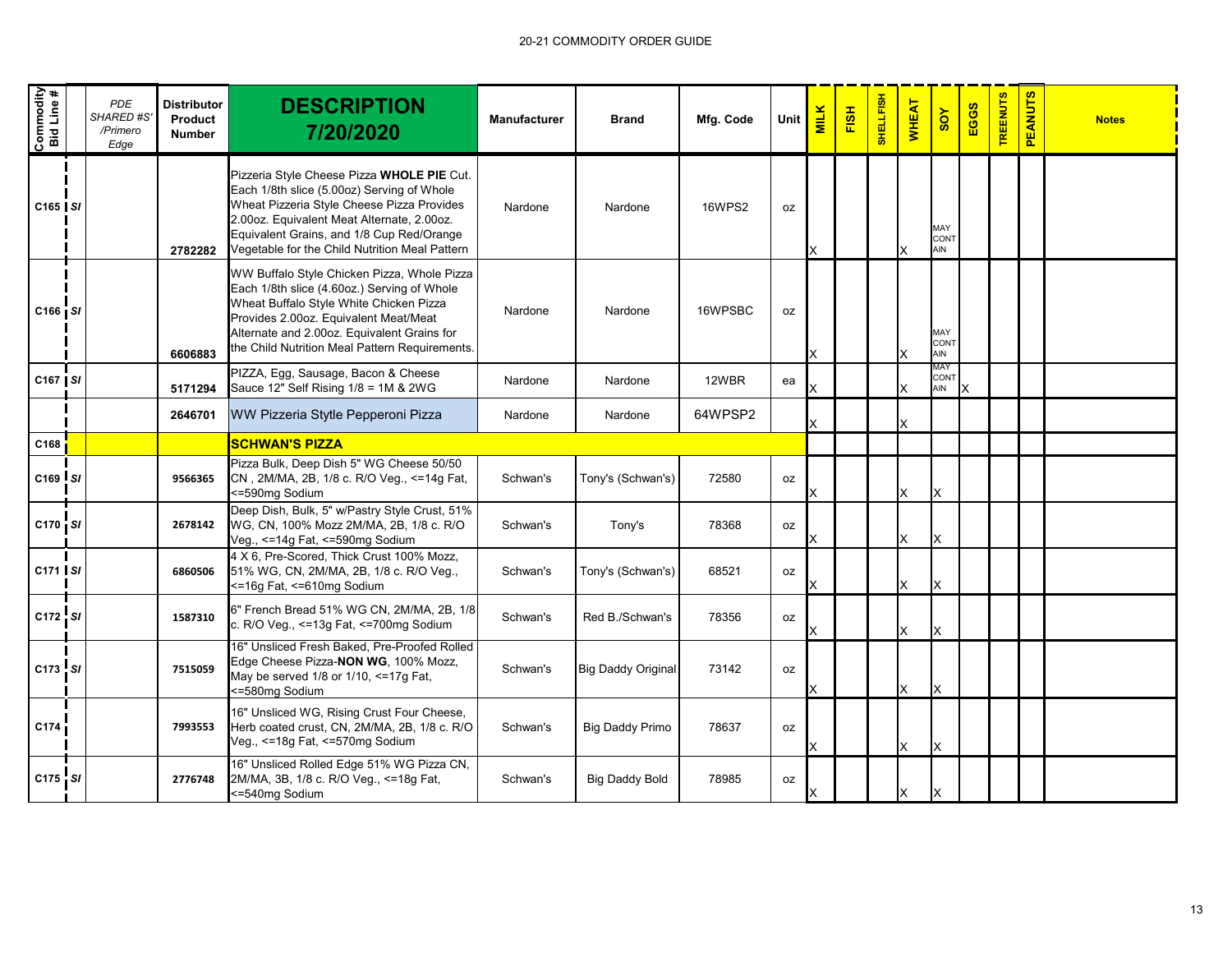| Commodity<br>Bid Line # | <b>PDE</b><br>SHARED #S<br>/Primero<br>Edge | <b>Distributor</b><br>Product<br><b>Number</b> | <b>DESCRIPTION</b><br>7/20/2020                                                                                                                                                                                                                           | <b>Manufacturer</b> | <b>Brand</b>              | Mfg. Code        | Unit      | <b>MILK</b> | FISH | <b>SHELLFISH</b> | <b>WHEAT</b> | <b>SOY</b> | EGGS | <b>TREENUTS</b> | <b>PEANUTS</b> | <b>Notes</b>    |
|-------------------------|---------------------------------------------|------------------------------------------------|-----------------------------------------------------------------------------------------------------------------------------------------------------------------------------------------------------------------------------------------------------------|---------------------|---------------------------|------------------|-----------|-------------|------|------------------|--------------|------------|------|-----------------|----------------|-----------------|
| C176 SI                 |                                             | 4078004                                        | 16" Unsliced Primo WG Rising Crust Buffalo<br>Chicken Pizza Portion to provide a minimum<br>of 360 calories with no more than 21 fat<br>grams. Must contain a minimum of 2 grams of<br>fiber and less than 850 of sodium. Case pack<br>of 72 per case. CN | Schwan's            | <b>Big Daddy Original</b> | 78639            | 0Z        | X           |      |                  | X            | X          |      |                 |                |                 |
| C <sub>177</sub>        |                                             |                                                | <b>SPECIALITY PIZZA; SCHAWN'S</b>                                                                                                                                                                                                                         |                     |                           |                  |           |             |      |                  |              |            |      |                 |                |                 |
| $C178$ SI               |                                             | 3976255                                        | Breakfast WG Turkey Sausage 50-50, 51%<br>WG, CN TFF, 1M/MA, 1.5B, <= 9g Fat,<br><=580mg Sodium, Healthier US                                                                                                                                             | Schwan's            | Tony's (Schwan's)         | 63912            | oz        |             |      |                  | X            |            |      |                 |                |                 |
| C179 SI                 |                                             | 9564451                                        | "TONY'S 3.2x5"" WG Turkey Sausage<br>Cheese/Cheese Substitute Breakfast Pizza<br>IW"                                                                                                                                                                      | Schwan's            | Tony's (Schwan's)         | 63913            | 0Z        |             |      |                  | X            | X          |      |                 |                |                 |
| C180 SI                 |                                             | 2674869                                        | Bacon Scramble Breakfast Pizza 1M/MA and<br>1 WG                                                                                                                                                                                                          | Schwan's            | Tony's (Schwan's)         | 78353            | 0Z        |             |      |                  | X            | X          | X    |                 |                |                 |
| C181 SI                 |                                             | 7220730                                        | Southwest Style Pizza- 51% WG, CN,<br>Cornmeal Fortified Dough, Beef Topping,<br>2M/MA, 2B, 1/8 c. R/O Veg., <= 16g Fat,<br><=950mg Sodium                                                                                                                | Schwan's            | Tony's Fiestada           | 68523            | oz        |             |      |                  | X            | X          |      |                 |                |                 |
| C182                    |                                             |                                                | <b>TASTY BRAND</b>                                                                                                                                                                                                                                        |                     |                           |                  |           |             |      |                  |              |            |      |                 |                |                 |
| C183                    |                                             | 7884471                                        | Mini Cheese Pizza Bagel 2m/ma 2 B                                                                                                                                                                                                                         | <b>Tasty Brands</b> | <b>Tasty Brands</b>       | 52222            | oz        |             |      |                  | X            | X          | X    |                 |                |                 |
|                         |                                             |                                                | <b>Mickey's Pizza</b>                                                                                                                                                                                                                                     |                     |                           |                  |           |             |      |                  |              |            |      |                 |                |                 |
| C <sub>184</sub>        |                                             | 3978545                                        | Mickeys 16 inch Pizza, Cheese w/ Red Sauce<br>Whole Grain Traditional Pizzaria Style (<br>Presliced 8 Cut) 53% WHITE WHOLE<br><b>GRAIN</b>                                                                                                                | Mickeys             | Mickeys                   | G16C16S08F       |           | X           |      |                  | X            |            |      |                 |                |                 |
|                         |                                             |                                                | <b>WILD MIKE'S</b>                                                                                                                                                                                                                                        |                     |                           |                  |           |             |      |                  |              |            |      |                 |                |                 |
| $C185$ SI               |                                             | 9675282                                        | Wild Mike's Cheese Pizza uncut 16"; Wild<br>Mike's 16" Cheesy Bottom Cheese Pizza<br>Uncut                                                                                                                                                                | SA Piazza           | Wild Mike's               | 78642<br>15011 7 | 0Z        |             |      |                  |              |            |      |                 |                | Did not respond |
| $C186$ $S1$             |                                             | 5682430                                        | Wild Mike's IW cheese Pizza ; Wild Mike's 16"<br>Cheesy Bottom Cheese Pizza Uncut                                                                                                                                                                         | SA Piazza           | Wild Mike's               | 78642 90501<br>4 | 0Z        |             |      |                  |              |            |      |                 |                | Did not respond |
| C187 SI                 |                                             | 5682836                                        | Wild Mike's WG 3X4 Breakfast Pizza w/ beef<br>sausage IW; No Pork                                                                                                                                                                                         | SA Piazza           | Wild Mike's               | 78642 90502 1    | 0Z        |             |      |                  |              |            |      |                 |                | Did not respond |
| C188                    |                                             | 3346042                                        | Wild Mike's WG 3 X 4 Breakfast Pizza w/ beef<br>sausage BULK; No Pork                                                                                                                                                                                     | SA Piazza           | Wild Mike's               | 78642 90302 7    | <b>OZ</b> |             |      |                  |              |            |      |                 |                | Did not respond |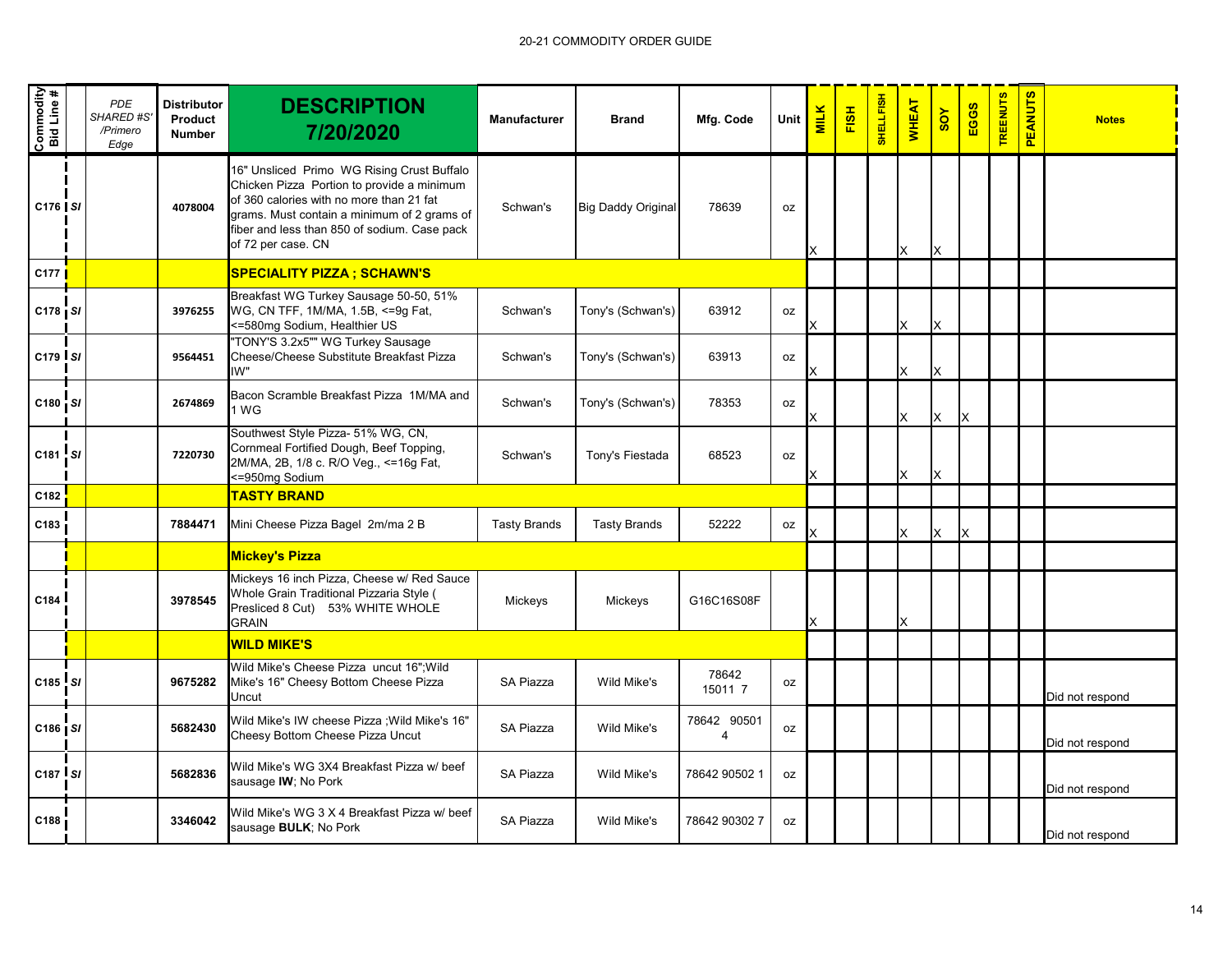| Commodity<br>Bid Line # |    | <b>PDE</b><br><b>SHARED #S</b><br>/Primero<br>Edge | <b>Distributor</b><br>Product<br><b>Number</b> | <b>DESCRIPTION</b><br>7/20/2020                                                                         | <b>Manufacturer</b>   | <b>Brand</b>          | Mfg. Code   | Unit      | <b>MILK</b> | FISH | <b>SHELLFISH</b> | <b>WHEAT</b> | SOY | EGGS | <b>TREENUTS</b> | <b>PEANUTS</b> | <b>Notes</b>    |
|-------------------------|----|----------------------------------------------------|------------------------------------------------|---------------------------------------------------------------------------------------------------------|-----------------------|-----------------------|-------------|-----------|-------------|------|------------------|--------------|-----|------|-----------------|----------------|-----------------|
| C189                    |    |                                                    |                                                | <b>MOZZARELLA STUFFED BREAD STICKS</b>                                                                  |                       |                       |             |           |             |      |                  |              |     |      |                 |                |                 |
| C190                    |    |                                                    | 4253662                                        | 51%WG- MaxSticks, Stuffed Bread Stick 50/50<br>(BULK) Each stick offers 1 bread and 1 meat<br>alternate | Con Agra              | T/Max (Gilardi)       | 77387-12439 | oz        |             |      |                  |              |     |      |                 |                | Did not respond |
| C191 SI                 |    |                                                    | 1623099                                        | Cheese Stuffed Sticks, Pastry Crust, 51%<br>WG, 2 sticks = 2 M/MA, 2 B, <= 13g Fat,<br><=590mg Sodium   | Schwans               | Schwans               | 73338       | 0Z        |             |      |                  | X            | X   | ΙX   |                 |                |                 |
| $C192$ $S1$             |    |                                                    | 9630310                                        | Twisted Breadstick, Mozzarealla stuffed WG-<br>Rich 6" Parbaked FZ = 1M & 2B                            | <b>Tasty Brand</b>    | <b>Tasty Brand</b>    | 62002       | oz        |             |      |                  | X            | X   | ΙX   |                 |                |                 |
| C193 SI                 |    |                                                    | 8937123                                        | Wild Mikes WG Cheese Bites, Bulk<br>$4 =$<br>2M/MA & 2B                                                 | SA Piazza             | Wild Mike's           | 11003       | oz        |             |      |                  |              |     |      |                 |                | Did Not Respond |
| C194 SI                 |    |                                                    | 9031134                                        | Jalapeno Mozz Ch Stuffed Bread Stick 5" 1 =<br>1G & 1M/MA                                               | <b>BakeCrafters</b>   | <b>BakeCrafters</b>   | #1622       | oz        | Χ           |      |                  | X            | X   |      |                 |                | Nut free        |
| C195                    |    |                                                    |                                                | <b>BATTERED/BREADED CHEESE STICKS</b>                                                                   |                       |                       |             |           |             |      |                  |              |     |      |                 |                |                 |
| C196                    |    |                                                    | 1794346                                        | Mozz 51% WG Breaded Cheese Sticks Red<br>Sodium 6=2.25 grain & 2 meats                                  | Farm Rich             | Rich's                | 65219       | oz        | x           |      |                  | X            | X   |      |                 |                |                 |
| C197                    | SI |                                                    | 9842931                                        | Pizza Cheese (mozz) Crunchers, WG-4 =<br>2m/ma 2B                                                       | Farm Rich             | Rich's                | 65225       | 0Z        | x           |      |                  | X            | X   |      |                 |                |                 |
| C198   SI               |    |                                                    | 7487559                                        | Whole Grain Oven Ready Breaded Mozzarella<br>Sticks $5$ sticks = $2 \text{ m } 8$ $2 \text{ B}$         | <b>Tasty Brand</b>    | <b>Tasty Brand</b>    | 41009       | 0Z        |             |      |                  | X            | X   |      |                 |                |                 |
| $C199$ $S1$             |    |                                                    | 2825198                                        | 6" Breaded Soft WG Cheese Mozzarella<br>Stuffed Reduced Fat 1=1M/MA & 1B                                | Tyson                 | <b>Bosco</b>          | 702011-1120 | oz        |             |      |                  | X            |     |      |                 |                |                 |
| C200 SI                 |    |                                                    | 7092709                                        | Mozzarella Sticks WG Reduced Sodium,<br>Speed Prep/Extended 5 hour hold                                 | <b>Father's Table</b> | <b>Father's Table</b> | 77070       | 0Z        |             |      |                  |              |     |      |                 |                | Did Not Respond |
| C201                    |    |                                                    |                                                | <b>PIZZA SHELLS AND DOUGH</b>                                                                           |                       |                       |             |           |             |      |                  |              |     |      |                 |                |                 |
| C202 SI                 |    |                                                    | 7626922                                        | 16" Round WW, Par Baked, WWW 51%                                                                        | K.B. Pizza, Inc.      | <b>KB Pizza</b>       | 85216       | oz        |             |      |                  | Χ            | X   |      |                 |                |                 |
| C203 SI                 |    |                                                    | 9395902                                        | Dough, Pizza Crust Self Rising NON WG                                                                   | K.B. Pizza, Inc.      | <b>KB Pizza</b>       | 84316       | oz        |             |      |                  | X            |     |      |                 |                |                 |
| C <sub>204</sub>        |    |                                                    | 8913238                                        | 12" by 16" Rectangle Self Rising, WWW 51%                                                               | K.B. Pizza, Inc.      | <b>KB Pizza</b>       | 85626       | 0Z        |             |      |                  | X            | X   |      |                 |                |                 |
| C205 SI                 |    |                                                    | 8913121                                        | 16" Round WW, Self Rising, WWW 51%                                                                      | K.B. Pizza, Inc.      | <b>KB Pizza</b>       | 85816       | <b>OZ</b> |             |      |                  | Χ            | X   |      |                 |                |                 |
| $C206$ $S1$             |    |                                                    | 7893449                                        | 12 X 16" Pizza Crust Par Baked, WWW 51%                                                                 | K.B. Pizza, Inc.      | <b>KB Pizza</b>       | 85926       | oz        |             |      |                  | X            | X   |      |                 |                |                 |
| C207 SI                 |    |                                                    | 8891897                                        | Flatbread, Oven Fired, 2oz EG WG 6X6                                                                    | Rich's                | Rich's                | 14010       | oz        | Χ           |      |                  | X            | X   |      |                 |                |                 |
| C208                    |    |                                                    | 9621715                                        | <b>JBR-Ultimate Breakfast Round, Oatmeal,</b><br>Choc Chip, IW Nut Free                                 | Rich's                | Rich's                | 13862       | 0Z        |             |      |                  | X            |     |      |                 |                |                 |
| $C209$   SI             |    |                                                    | 5321921                                        | Donut, Ring, WG Yeast-Raised                                                                            | Rich's                | Rich's                | 14839       | oz        | x           |      |                  | X            | х   |      |                 |                |                 |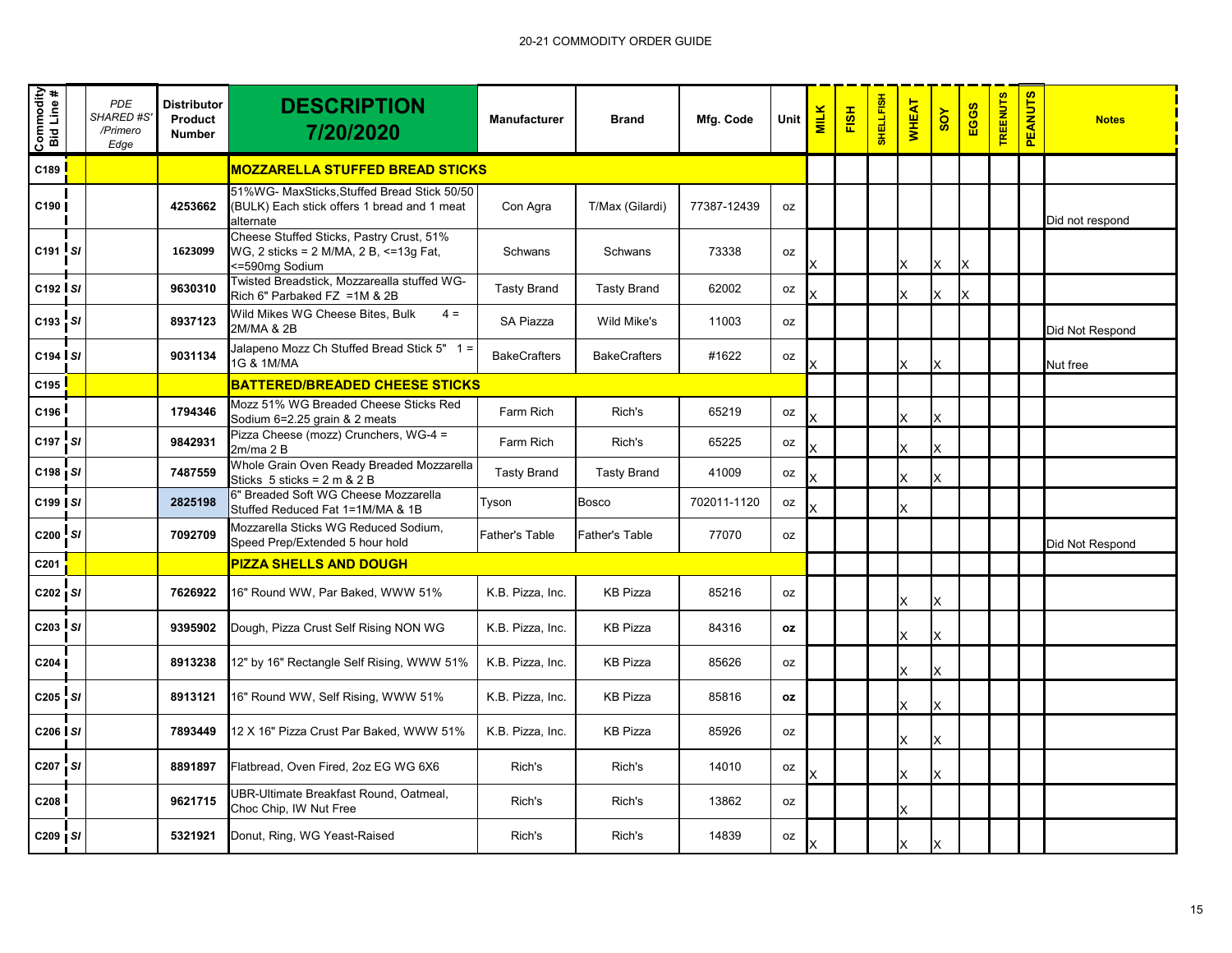| Commodity<br>Bid Line #       | <b>PDE</b><br><b>SHARED #S</b><br>/Primero<br>Edge | <b>Distributor</b><br>Product<br><b>Number</b> | <b>DESCRIPTION</b><br>7/20/2020                                                                                                       | Manufacturer                      | <b>Brand</b>        | Mfg. Code           | Unit      | <b>MILK</b> | FISH | <b>SHELLFISH</b> | <b>WHEAT</b> | $rac{\lambda}{\alpha}$ | EGGS | <b>TREENUTS</b> | <b>PEANUTS</b> | <b>Notes</b>    |
|-------------------------------|----------------------------------------------------|------------------------------------------------|---------------------------------------------------------------------------------------------------------------------------------------|-----------------------------------|---------------------|---------------------|-----------|-------------|------|------------------|--------------|------------------------|------|-----------------|----------------|-----------------|
| C210   SI                     |                                                    | 8945867                                        | Whole Grain Rich Dinner Roll Dough 2.5oz = 2<br>grain equivelants Proof & bake roll made<br>w/51% white wheat flour                   | Rich's                            | Rich's              | 13918               | <b>OZ</b> |             |      |                  |              | X                      |      |                 |                |                 |
| $C211$   SI                   |                                                    | 2750719                                        | 51% Whole Grain Dinner Roll Dough = 1 B                                                                                               | Rich's                            | Rich's              | 10988               | <b>OZ</b> |             |      |                  |              | X                      |      |                 |                |                 |
| C <sub>212</sub>              |                                                    |                                                | <b>ASSORTED PREMADE ITEMS</b>                                                                                                         |                                   |                     |                     |           |             |      |                  |              |                        |      |                 |                |                 |
| C <sub>213</sub> SI           |                                                    | 3065561                                        | GILARDI THREE CHEESE CALZONE                                                                                                          | Gilardi                           | Gilardi             | 16272-20120         | <b>OZ</b> |             |      |                  |              |                        |      |                 |                | Did Not Respond |
| C214 SI                       |                                                    | 3820185                                        | PIZZABOLI: Handheld, Tasty WG Crust,<br>Sicilian Style Rectangular Cheese Calasone<br>Pizzaboli 51% OR MORE WHOLE GRAIN<br>RICH. BULK | <b>TASTY BRANDS</b><br><b>LLC</b> | <b>TASTY BRANDS</b> | 53201               | oz        | X           |      |                  | X            | X                      |      |                 |                |                 |
| C <sub>215</sub> $\mathsf{S}$ |                                                    | 6874922                                        | PIZZABOLI: Handheld, Tasty WG Crust,<br>Sicilian Style Rectangular Cheese Calasone<br>Pizzaboli 51% OR MORE WHOLE GRAIN<br>RICH. IW   | <b>TASTY BRANDS</b><br>LLC        | <b>Tasty Brand</b>  | 53206               | oz        |             |      |                  |              | ΙX                     |      |                 |                |                 |
| $C216$ $S1$                   |                                                    | 5345955                                        | Meat Lovers Stromboli; 2M/MA/2Grain                                                                                                   | S & F Foods                       | S & F Foods         | 5192BC              | <b>OZ</b> |             |      |                  |              | X                      |      |                 |                |                 |
| $C217$ $S1$                   |                                                    | 8447189                                        | Gluten Free Pizza Stuffer; 2M/MA/2Grain/1/8                                                                                           | S & F Foods                       | S & F Foods         | 1500M               | oz        | x           |      |                  |              |                        |      |                 |                |                 |
| $C218$   SI                   |                                                    | 5284722                                        | WG Corn Crust Nacho Cheese Bites; 8/2.25<br>$LB \ cs$                                                                                 | Father's Table                    | Father's Table      | 77044               | oz        |             |      |                  |              |                        |      |                 |                | Did Not Respond |
| C220 SI                       |                                                    | 9556754                                        | Sandwich, Toasted Cheese, IW                                                                                                          | Integrated                        | Hot off the Grill   | 134000              | oz        |             |      |                  |              |                        |      |                 |                |                 |
| C221                          |                                                    |                                                | <b>HEINZ KETCHUP ITEMS</b>                                                                                                            |                                   |                     |                     |           |             |      |                  |              |                        |      |                 |                |                 |
| C222 SI                       |                                                    | 8002222                                        | Ketchup, US Grade A/Fancy, solids content<br>not less than 33%, 6/#10 cans                                                            | Kraft Heinz                       | Heinz               | 13000-5129000       | cn        |             |      |                  |              |                        |      |                 |                | Did Not Respond |
| $C223$ $S1$                   |                                                    | 6002364                                        | Ketchup, US Grade A/Fancy, solids content<br>not less than 33%, Vol Pack, Wall rack<br>available.                                     | Kraft Heinz                       | Heinz               | 13000-5119000       | gl        |             |      |                  |              |                        |      |                 |                |                 |
| C <sub>224</sub>              |                                                    | 1000322                                        | Ketchup, US Grade A/Fancy, solids content<br>not less than 33%, 114 oz Plastic Pouch Pack                                             | Kraft Heinz                       | Heinz               | 13000-5137000       | pch       |             |      |                  |              |                        |      |                 |                |                 |
| C225 SI                       |                                                    | 4198719                                        | Ketchup, US Grade A/Fancy, solids content<br>not less than 33%, 1.5 gal pouch for use in<br>available dispensers.                     | Kraft Heinz                       | Heinz               | 13000-5155000       | pch       |             |      |                  |              |                        |      |                 |                |                 |
| C226                          |                                                    | 8559254                                        | Ketchup, US Grade A/Fancy, solids content<br>not less than 33%, Reduced Sodium, 9 gr foil<br>packets                                  | Kraft Heinz                       | Heinz               | 13000-565000        | g         |             |      |                  |              |                        |      |                 |                |                 |
| $C227$ SI                     |                                                    | 6002398                                        | Ketchup, Tomato Fancy 33% 9 gr foil packets<br>NOT REDUCED SODIUM                                                                     | Heinz                             | Heinz               | 100 13000<br>984802 | pk        |             |      |                  |              |                        |      |                 |                |                 |
| C228                          |                                                    |                                                | <b>RED GOLD PRODUCTS</b>                                                                                                              |                                   |                     |                     |           |             |      |                  |              |                        |      |                 |                |                 |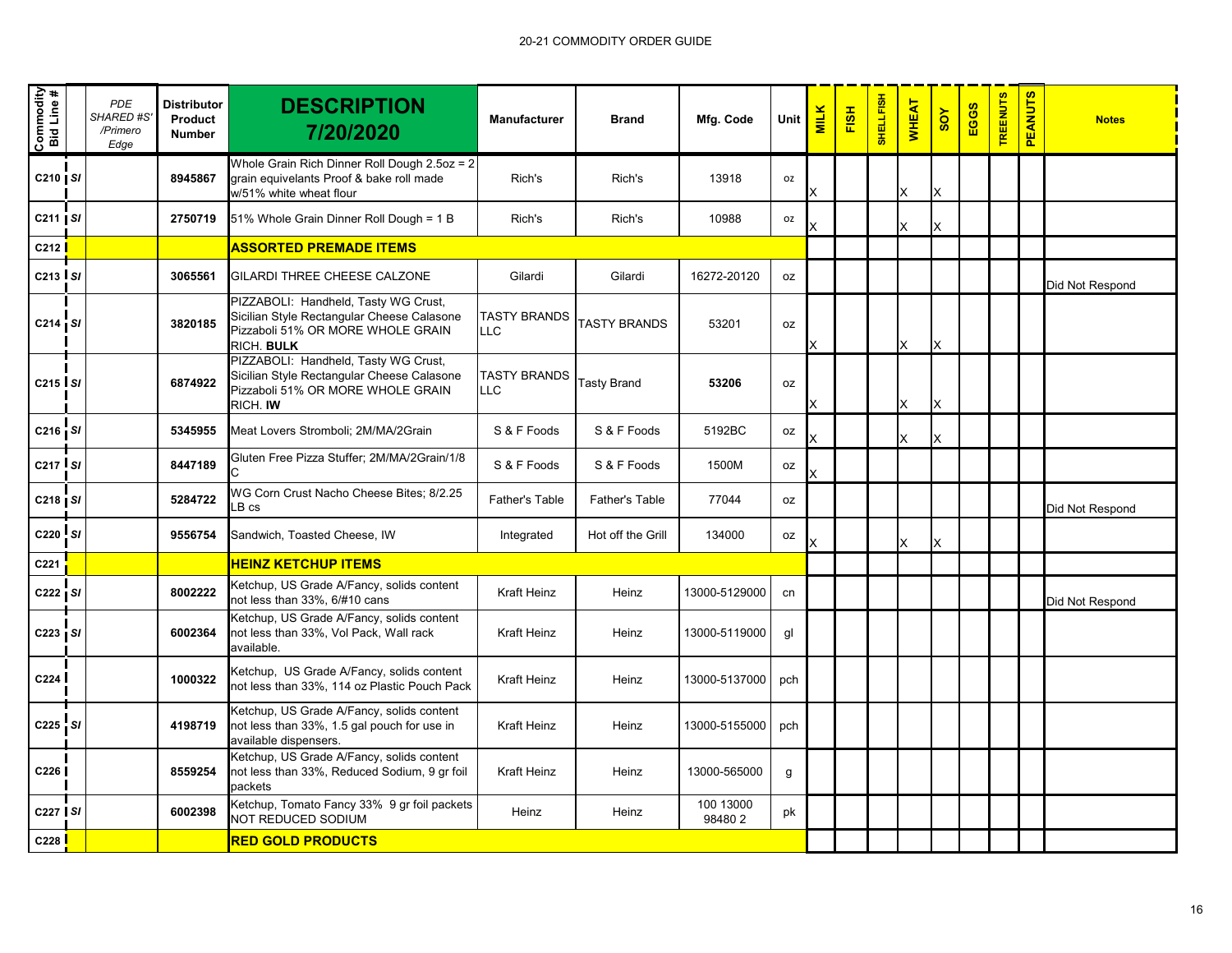| Commodity<br>Bid Line # | <b>PDE</b><br><b>SHARED#S</b><br>/Primero<br>Edge | <b>Distributor</b><br>Product<br><b>Number</b> | <b>DESCRIPTION</b><br>7/20/2020                                                                                                                                                                                                                                | <b>Manufacturer</b> | <b>Brand</b>    | Mfg. Code    | Unit | <b>MILK</b> | FISH | SHELLFISH | <b>WHEAT</b> | 80Y | EGGS | <b>TREENUTS</b> | <b>PEANUTS</b> | <b>Notes</b> |
|-------------------------|---------------------------------------------------|------------------------------------------------|----------------------------------------------------------------------------------------------------------------------------------------------------------------------------------------------------------------------------------------------------------------|---------------------|-----------------|--------------|------|-------------|------|-----------|--------------|-----|------|-----------------|----------------|--------------|
| C229   SI               |                                                   | 1572874                                        | Ketchup, Extra Standard, solids content not<br>less than 29%, natural,not to exceed 50mg<br>sodium/Tbsp,                                                                                                                                                       | Red Gold            | <b>Red Gold</b> | REDYL9G      | pk   |             |      |           |              |     |      |                 |                | None         |
| C230 S/                 |                                                   | 1536168                                        | Ketchup, US Grade A/Fancy, solids content<br>not less than 33%, 1.5 gal pouch for use in<br>available dispensers.                                                                                                                                              | <b>Red Gold</b>     | <b>Red Gold</b> | REDY57D      | pch  |             |      |           |              |     |      |                 |                | None         |
| C231   SI               |                                                   | 3905593                                        | Ketchup-Extra Standard, solids content not<br>less than 29%, low sodium, 6/#10 cans                                                                                                                                                                            | Red Gold            | <b>Red Gold</b> | REDYL99      | cn   |             |      |           |              |     |      |                 |                | None         |
| $C232$ $S1$             |                                                   | 3936093                                        | BBQ Sauce, 250 ct./ 1.0 oz individual portion<br>cups, made with sugar; no HFCS; low sodium<br>75 mg or less/cup                                                                                                                                               | <b>Red Gold</b>     | <b>Red Pack</b> | RED0A1Z      | pc   |             |      |           |              |     |      |                 |                | None         |
| $C233$ $SI$             |                                                   | 7519028                                        | Marinara Sauce, 6/#10 cans. max 210 mg. of<br>sodium /1/4 cup serving; 1.4 oz. credits as 1/4<br>cup Red/Orange Vegetable                                                                                                                                      | <b>Red Gold</b>     | <b>Red Pack</b> | RPKNA99      | cn   |             |      |           |              |     |      |                 |                | None         |
| C234 SI                 |                                                   | 8694838                                        | Marinara Sauce, 250 ct./ 1.0 oz individual<br>portion dunk cups. One cup provides 1/8th cup<br>servings = V-RO. max 130 mg. of sodium<br>/serving;                                                                                                             | <b>Red Gold</b>     | <b>Red Pack</b> | REDNA1Z      | 0Z   |             |      |           |              |     |      |                 |                | None         |
| C <sub>235</sub>        |                                                   | 9633314                                        | Marinara Sauce, 84 ct./ 2.5 oz individual<br>portion dipping cups. Made with sugar, No<br>High Fructose Corn Syrup. Minimum 9 months<br>shelf life from production. Maximum 230 mg.<br>sodium /portion cup; 2.5 oz credits as 1/2 cup<br>Red/Orange Vegetable. | <b>Red Gold</b>     | <b>Red Pack</b> | REDNA2ZC84   | 0Z   |             |      |           |              |     |      |                 |                | None         |
| C236 SI                 |                                                   | 4010096                                        | Pizza Sauce with Basil, Extra Heavy, 6/#10<br>cans, max 90 mg. of sodium /1/4 cup. 1.1 oz<br>credits as 1/4 c V-RO.                                                                                                                                            | Red Gold            | <b>Red Pack</b> | RPKIX99      | cn   |             |      |           |              |     |      |                 |                | None         |
| C237 SI                 |                                                   | 53207                                          | Salsa, Mild, Nutrionally Enhanced, Low<br>Sodium, 6/#10 cans; max 70 mg. of sodium /<br>2Tblsp; 1.5 oz. credits as 1/4 cup Red/Orange<br>Vegetable                                                                                                             | <b>Red Gold</b>     | <b>Red Gold</b> | REDSC99      | cn   |             |      |           |              |     |      |                 |                | None         |
| C238 SI                 |                                                   | 6620343                                        | Salsa Dipping Cups - 3 oz. (Meets 1/2 cup<br>R/O Veg.) Double Pack                                                                                                                                                                                             | RED GOLD INC        | <b>RED GOLD</b> | RED SC2ZC168 | OZ   |             |      |           |              |     |      |                 |                | None         |
| C239 SI                 |                                                   | 6010094                                        | Spaghetti Sauce Multi-Purpose, 6/#10 cans;<br>max 490 mg. of sodium /1/2 cup; 1.2 oz.<br>credits as 1/4 cup Red/Orange Vegetable                                                                                                                               | <b>Red Gold</b>     | <b>Red Pack</b> | RPKMA9C      | cn   |             |      |           |              |     |      |                 |                | None         |
| C240 SI                 |                                                   | 4721015                                        | Spaghetti, Sauce Nutritionally Enhanced, low<br>sodium, no high fructose corn syrup, 6/#10<br>cans; max 140 mg. of sodium / 1/2 cup; 1.2<br>oz. credits as 1/4 cup Red/Orange Vegetable                                                                        | <b>Red Gold</b>     | <b>Red Pack</b> | RPKMA9E      | cn   |             |      |           |              |     |      |                 |                | None         |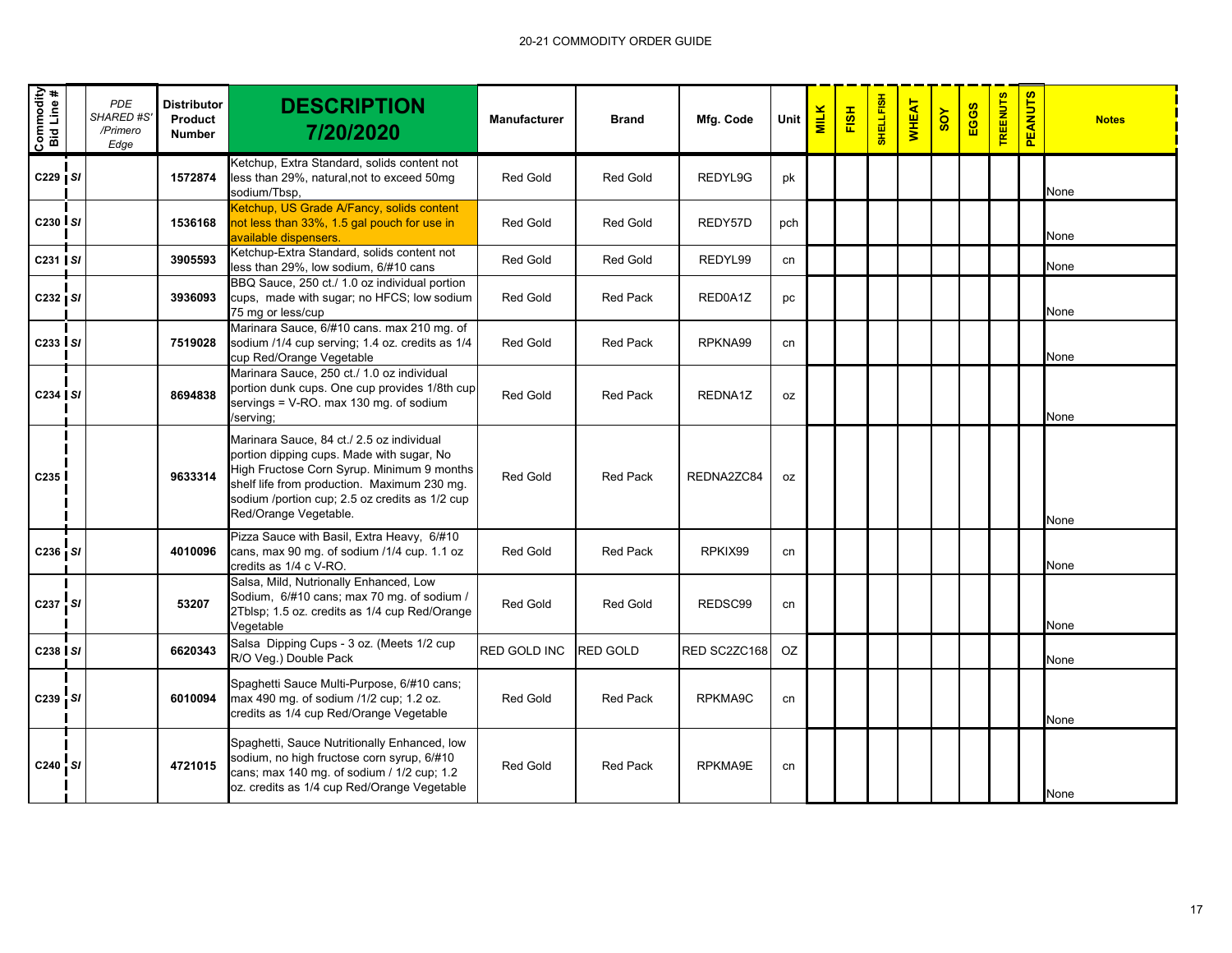| Commodity<br>Bid Line # | <b>PDE</b><br>SHARED #S<br>/Primero<br>Edge | <b>Distributor</b><br>Product<br><b>Number</b> | <b>DESCRIPTION</b><br>7/20/2020                                                                                                                                                                                                                                                             | <b>Manufacturer</b>                           | <b>Brand</b>                                  | Mfg. Code     | <b>Unit</b> | <b>MILK</b> | FISH | SHELLFISH | <b>WHEAT</b> | <b>SOY</b> | EGGS | <b>TREENUTS</b> | <b>PEANUTS</b> | <b>Notes</b>    |
|-------------------------|---------------------------------------------|------------------------------------------------|---------------------------------------------------------------------------------------------------------------------------------------------------------------------------------------------------------------------------------------------------------------------------------------------|-----------------------------------------------|-----------------------------------------------|---------------|-------------|-------------|------|-----------|--------------|------------|------|-----------------|----------------|-----------------|
| $C241$ SI               |                                             | 2010098                                        | TOMATO, SAUCE, 6/#10 cans. max 160 mg.<br>of sodium / 1.2 oz. serving; min. 1.2 oz.<br>serving must credit as 1/4 cup Red/Orange<br>Vegetable. Red/Orange Vegetable crediting<br>must be validated with Product Formulation<br>Statement.                                                   | <b>Red Gold</b>                               | <b>Red Pack</b>                               | RPKHA99       | cn          |             |      |           |              |            |      |                 |                | None            |
| $C242$ $S1$             |                                             | 7010093                                        | TOMATO, PUREE, 6/#10 cans. max 15 mg. of<br>sodium / 1.11 oz. serving; min. 1.11 oz.<br>serving must credit as 1/4 cup Red/Orange<br>Vegetable. Red/Orange Vegetable crediting<br>must be validated with Product Formulation<br>Statement.                                                  | <b>Red Gold</b>                               | <b>Red Pack</b>                               | RPKH699       | cn          |             |      |           |              |            |      |                 |                | None            |
| $C243$   SI             |                                             | 1060904                                        | TOMATO, Concentrated Crushed, 6/#10 cans.<br>max 50 mg. of sodium / 1.1 oz. serving; max.<br>1.1 oz. serving must credit as 1/4 cup<br>Red/Orange Vegetable. Red/Orange<br>Vegetable crediting must be validated with<br>Product Formulation Statement. One serving<br>provides 1/4 c V-RO. | <b>Red Gold</b>                               | <b>Red Pack</b>                               | RPKDX99       | cn          |             |      |           |              |            |      |                 |                | None            |
| C244                    |                                             |                                                | <b>DRESSINGS - CAINS</b>                                                                                                                                                                                                                                                                    |                                               |                                               |               |             |             |      |           |              |            |      |                 |                |                 |
| C245 SI                 |                                             | 5665690                                        | Ranch Shelf-Stable                                                                                                                                                                                                                                                                          | TreeHouse<br>Foods, Inc.                      | Cains                                         | 851-161d-0194 | <b>OZ</b>   |             |      |           |              |            |      |                 |                | Did Not Respond |
| C246 SI                 |                                             | 1496199                                        | Ranch                                                                                                                                                                                                                                                                                       | TreeHouse<br>Foods, Inc.                      | Cains                                         | 71E-214G-0194 | gal         |             |      |           |              |            |      |                 |                |                 |
| $C247$ SI               |                                             | 4628632                                        | Ranch Light                                                                                                                                                                                                                                                                                 | TreeHouse<br>Foods, Inc.                      | Cains                                         | 71E-212G-0194 | gal         |             |      |           |              |            |      |                 |                |                 |
| $C248$ $S1$             |                                             | 6494074                                        | Light Italian Dressing                                                                                                                                                                                                                                                                      | TreeHouse<br>Foods, Inc.                      | Cains                                         | 71E-246G-0194 | qal         |             |      |           |              |            |      |                 |                |                 |
| C249                    |                                             |                                                | <b>MASHED POTATOES</b>                                                                                                                                                                                                                                                                      |                                               |                                               |               |             |             |      |           |              |            |      |                 |                |                 |
| C250 SI                 |                                             | 4122750                                        | Potato Pearl, Origianal Butter Mashed<br>Potatoes, Gluten Free. 12/ 28 oz bags/cs<br>340 mg sodium/.5 cup (4.17 oz)                                                                                                                                                                         | <b>Basic American</b><br>Foods                | Potato Pearls                                 | 76468         | oz          |             |      |           |              |            |      |                 |                |                 |
| C251 SI                 |                                             | 3765054                                        | Potato Pearls, Smart Servings Mashed<br>Potatoes w/Vit C, Low Sodium & Gluten Free<br>12/26.5 oz bags. 95mg Sodium/.5 cup (4.1)<br>oz)                                                                                                                                                      | <b>Basic American</b><br>Foods                | Potato Pearls                                 | 10426         | oz          |             |      |           |              |            |      |                 |                |                 |
| C <sub>252</sub>        |                                             | 8778318                                        | Brilliant Beginning Recipe-Ready Mashed<br>Potatoes Gluten Free, 6/26 oz bags/cs<br>115 mg sodium/.5 cup (3.02oz)                                                                                                                                                                           | <b>Basic American</b><br>Foods                | <b>Brilliant</b><br><b>Beginnings</b>         | 10630         | oz          |             |      |           |              |            |      |                 |                | None            |
| $C253$ SI               |                                             | 8059782                                        | AuGratin Potato Casserole, Low Sodium.<br>6/2.25 lbs cartons, Gluten Free. 270 mg<br>sodium/.5 cup (5.62 oz)                                                                                                                                                                                | Monarch Same<br>as the Basic<br>American Item | Monarch Same as<br>the Basic<br>American Item |               | 0Z          | X           |      |           |              |            |      |                 |                |                 |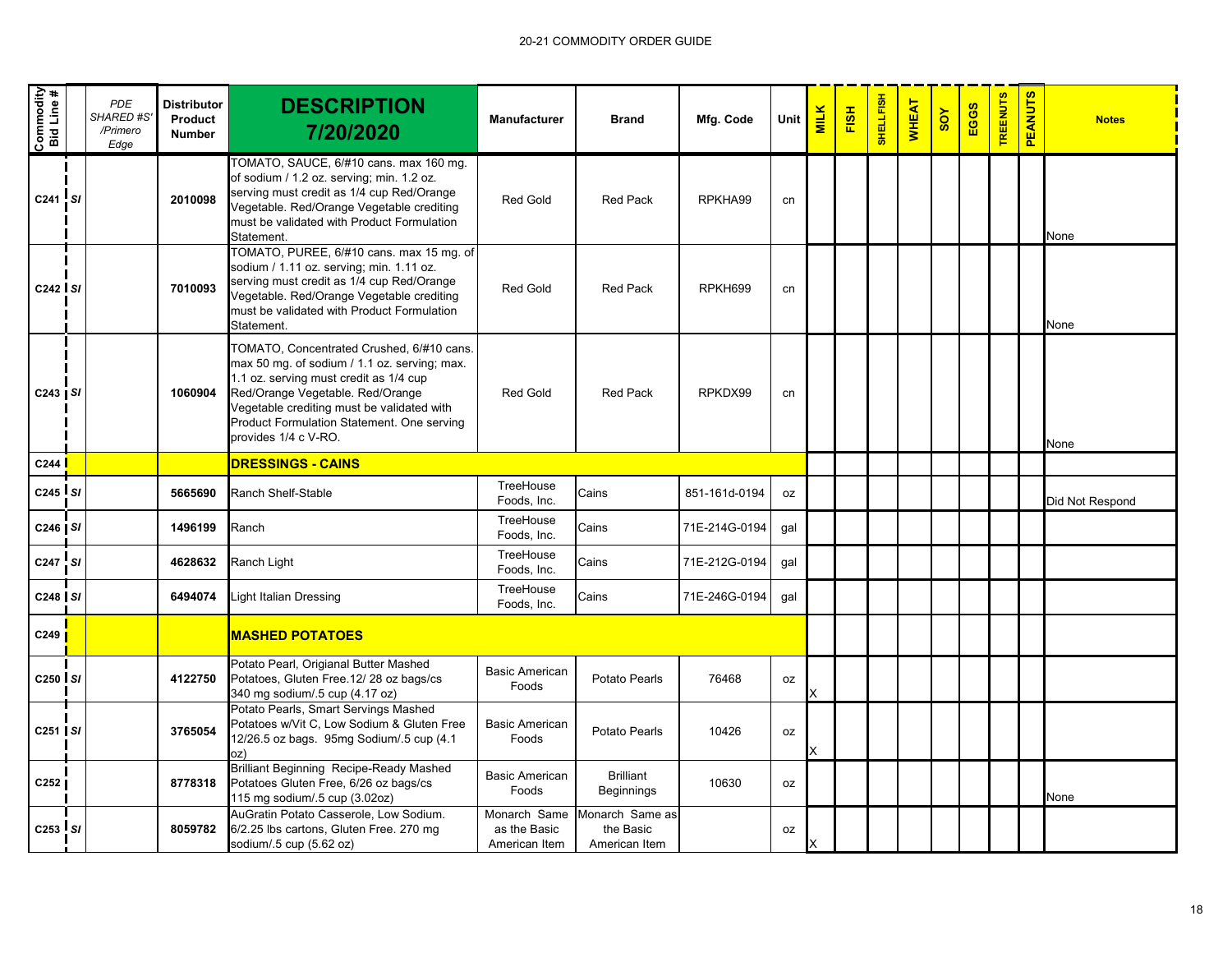| Commodity<br>Bid Line # | <b>PDE</b><br>SHARED #S<br>/Primero<br>Edge | <b>Distributor</b><br>Product<br><b>Number</b> | <b>DESCRIPTION</b><br>7/20/2020                                                                                               | <b>Manufacturer</b>                | <b>Brand</b>          | Mfg. Code  | Unit      | <b>MILK</b> | FISH | <b>SHELLFISH</b> | <b>WHEAT</b> | SOY | EGGS | <b>TREENUTS</b> | <b>PEANUTS</b> | <b>Notes</b> |
|-------------------------|---------------------------------------------|------------------------------------------------|-------------------------------------------------------------------------------------------------------------------------------|------------------------------------|-----------------------|------------|-----------|-------------|------|------------------|--------------|-----|------|-----------------|----------------|--------------|
| $C254$ SI               |                                             | 4200721                                        | Shredded Potato Cheese Bake Reduced<br>Sodium, Gluten Free 6/34 oz ctn. 540 mg<br>sodium / 5 cup (9.63 oz)                    | <b>Basic American</b><br>Foods     | <b>Basic American</b> | 33787      | 0Z        |             |      |                  |              |     |      |                 |                |              |
| $C255$ $SI$             |                                             | 3668892                                        | Mashed Potatoes, Seasoned Reduced<br>Sodium, Boil in a Bag 6/4lbs/cs 190 mg<br>sodium / 5 cup (4.3 oz)                        | <b>MCCain</b>                      | <b>Mash Makers</b>    | 1000002870 | <b>OZ</b> |             |      |                  |              |     |      |                 |                |              |
| C <sub>256</sub>        |                                             |                                                | Applesauce Cups - Unsweetened\ Minimum to meet 1/2 cup Fruit Requirement on CN Program.                                       |                                    |                       |            |           |             |      |                  |              |     |      |                 |                |              |
| C257                    |                                             | 6932476                                        | Applesauce, Plain Cup, Unsw.                                                                                                  | Peterson Farms                     | <b>Peterson Farms</b> | ASA10001   | oz        |             |      |                  |              |     |      |                 |                | None         |
| C258   SI               |                                             | 1964082                                        | Applesauce, Cinnamon Cup, Unsw, 0 g Fat,<br>100% Vit C, No HFCS, 100% Domestic Grown<br>Fruit. 18 month shelf life            | <b>Peterson Farms</b>              | <b>Peterson Farms</b> | ASA10013   | 0Z        |             |      |                  |              |     |      |                 |                | None         |
| C259 SI                 |                                             | 5286906                                        | Applesauce, Strawberry Applesauce Cup,<br>Unsw, 0g Fat, 100% Vit C, No HFCS, 100%<br>Domestic, 18 month shelf life            | <b>Peterson Farms</b>              | Peterson Farms        | ASA10014   | 0Z        |             |      |                  |              |     |      |                 |                | None         |
| C260   SI               |                                             | 2485215                                        | Applesauce Strawberry Banana, Unsweetened<br>SS Plastic Cup                                                                   | <b>Peterson Farms</b>              | <b>Peterson Farms</b> | ASA10015   | 0Z        |             |      |                  |              |     |      |                 |                | None         |
| C261                    |                                             | 6645161                                        | Applesauce Blue Raspberry                                                                                                     | <b>Peterson Farms</b>              | <b>Peterson Farms</b> | ASA10008   | 0Z        |             |      |                  |              |     |      |                 |                | <b>NOne</b>  |
| $C262$ SI               |                                             | 8667181                                        | Applesauce, Birthday Cake Unsweetened                                                                                         | <b>Peterson Farms</b>              | <b>Peterson Farms</b> | ASA10027   | 0Z        |             |      |                  |              |     |      |                 |                | None         |
| $C263$ $S1$             |                                             | 7159359                                        | Applesauce Mixed Berries Unsweetened                                                                                          | <b>Peterson Farms</b>              | <b>Peterson Farms</b> | ASA10020   | 0Z        |             |      |                  |              |     |      |                 |                | None         |
| C264 SI                 |                                             | 5627106                                        | Applesauce Peach Unsweetened                                                                                                  | <b>Peterson Farms</b>              | <b>Peterson Farms</b> | ASA10017   | 0Z        |             |      |                  |              |     |      |                 |                | None         |
| $C265$ $SI$             |                                             | 5840738                                        | Applesauce Watermelon                                                                                                         | <b>Peterson Farms</b>              | <b>Peterson Farms</b> | ASA10018   | 0Z        |             |      |                  |              |     |      |                 |                | None         |
| $C266$ $S1$             |                                             | 5006141                                        | Applesauce, Tangy Tart                                                                                                        | <b>Peterson Farms</b>              | <b>Peterson Farms</b> | ASA10028   | 0Z        |             |      |                  |              |     |      |                 |                | None         |
| C267 SI                 |                                             | 1328000                                        | Applesauce, Cotton Candy                                                                                                      | <b>Peterson Farms</b>              | <b>Peterson Farms</b> | ASA10029   | oz        |             |      |                  |              |     |      |                 |                | None         |
| C268                    |                                             |                                                | <b>FRESH FRUIT</b>                                                                                                            |                                    |                       |            |           |             |      |                  |              |     |      |                 |                |              |
| C269 SI                 |                                             | 9648460                                        | Apple Slices - Fresh, USDA coded, 1/2 c<br>portion= Fruit Kosher - 100% credit on<br><b>Apples</b>                            | <b>Peterson Farms</b><br>Fresh Inc | <b>Peterson Farms</b> | 203102     | <b>OZ</b> |             |      |                  |              |     |      |                 |                | None         |
| C270                    |                                             |                                                | FRUIT CUPS; Shelf-Stable, All Natural, No Sugar Added, Must meet 1/2 Cup Fruit Requirement on CN Program. 18 Month Shelf Life |                                    |                       |            |           |             |      |                  |              |     |      |                 |                |              |
| $C271$ I SI             |                                             | 9696790                                        | Peach Cup, Diced ( 1/2 Cup Fruit)- 0 g Fat,<br>100% Vit C, No HFCS, 100% Domestic Fruit,                                      | <b>National Food</b><br>Group      | Zee Zees              | 1740       | 0Z        |             |      |                  |              |     |      |                 |                | None         |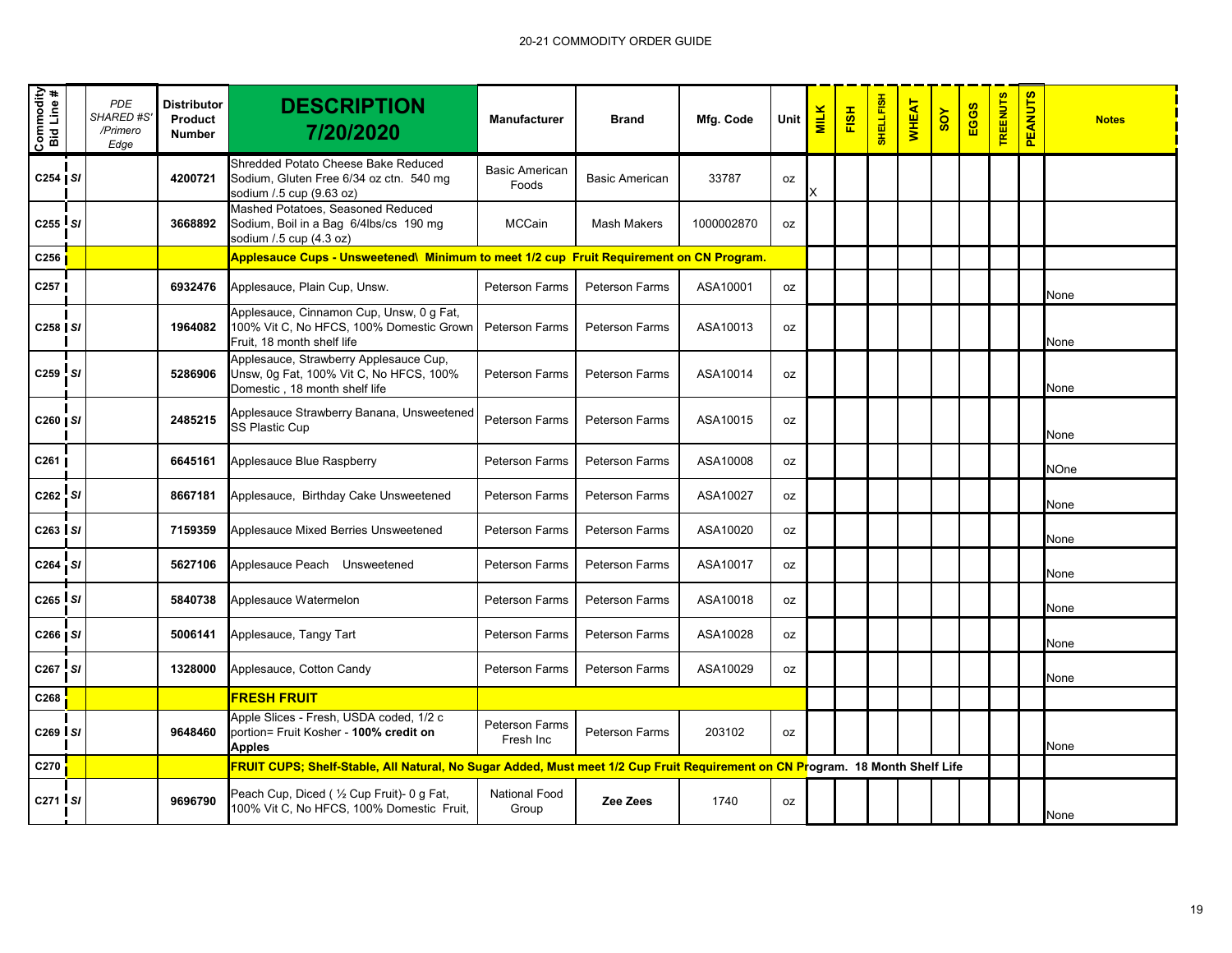| Commodity<br>Bid Line # | <b>PDE</b><br><b>SHARED #S</b><br>/Primero<br>Edge | <b>Distributor</b><br>Product<br><b>Number</b> | <b>DESCRIPTION</b><br>7/20/2020                                                                                                                                                     | <b>Manufacturer</b>           | <b>Brand</b>           | Mfg. Code  | Unit | <b>MILK</b> | FISH | <b>SHELLFISH</b> | <b>WHEAT</b> | SOY | EGGS | <b>TREENUTS</b> | <b>PEANUTS</b> | <b>Notes</b> |
|-------------------------|----------------------------------------------------|------------------------------------------------|-------------------------------------------------------------------------------------------------------------------------------------------------------------------------------------|-------------------------------|------------------------|------------|------|-------------|------|------------------|--------------|-----|------|-----------------|----------------|--------------|
| C272                    |                                                    | 8373089                                        | Mixed Four Fruit Cup, Diced (3/4 Cup Fruit) -<br>0 g Fat, 100% Vit C, No HFCS, 100%<br>Domestic Fruit,                                                                              | <b>National Food</b><br>Group | Zee Zees               | A1760      | oz   |             |      |                  |              |     |      |                 |                | None         |
| $C273$ SI               |                                                    | 7755168                                        | Pear Cup, Diced (1/2 Cup Fruit)- 0 g Fat,<br>100% Vit C, No HFCS, 100% Domestic Fruit,                                                                                              | <b>National Food</b><br>Group | Zee Zees               | 1780       | oz   |             |      |                  |              |     |      |                 |                | None         |
| C <sub>274</sub>        |                                                    |                                                | POTATOES, FROZEN - McCAIN                                                                                                                                                           |                               |                        |            |      |             |      |                  |              |     |      |                 |                |              |
| $C275$ SI               |                                                    | 2477107                                        | Potatoes, French Fries 5/16" Extra<br>long Evercrisp                                                                                                                                | McCain                        | McCain                 | OIF01028A  | OZ.  |             |      |                  | X            |     |      |                 |                |              |
| C276 SI                 |                                                    | 6076020                                        | Potatoes, Tater Tots,                                                                                                                                                               | McCain                        | McCain                 | OIF00215A  | OZ.  |             |      |                  |              |     |      |                 |                | None         |
| C <sub>277</sub> I SI   |                                                    | 5573368                                        | Potatoes, Low Sodium Tater Tots                                                                                                                                                     | McCain                        | McCain                 | 1000002789 | OZ.  |             |      |                  |              |     |      |                 |                | None         |
| $C278$ $S1$             |                                                    | 1235149                                        | Hash Brown Round, Low Sodium<br>$2 = 1/2$ c Serving                                                                                                                                 | Ore Ida                       | Ore Ida                | 1000006188 | OZ.  |             |      |                  |              |     |      |                 |                | None         |
| C279 SI                 |                                                    | 2052231                                        | Potatoes, Oven Ready Crinkle Cut Fries -<br>1/2".189 srv/case, must be suitable for<br>retherm in multiple appliances, Smart Snack<br>Compliant                                     | Ore Ida                       | Ore Ida                | OIF00055A  | OZ.  |             |      |                  |              |     |      |                 |                | None         |
| C280 SI                 |                                                    | 8292377                                        | Potato Smiles, Mashed Potato $2.411$ oz = 4<br>pieces = $1/2$ c                                                                                                                     | McCain                        | McCain                 | OIF03456   | pc   |             |      |                  |              |     |      |                 |                | None         |
| C281                    |                                                    | 4713396                                        | Potato Emoticons, Mashed Potato 2.4 oz<br>serving = 4 pieces =1/2 $C$ V                                                                                                             | McCain                        | McCain                 | 1000006639 | pc   |             |      |                  |              |     |      |                 |                | NOne         |
| C282 SI                 |                                                    | 1116607                                        | Potatoes, Shoestring Fries 1/4 inch, straight<br>cut, XL length, must be suitable for retherm in<br>multiple appliances, 2.25 oz = 1/2 Cup V 191<br>sev/case, Smart Snack Compliant | McCain                        | McCain                 | MCX01      | oz   |             |      |                  |              |     |      |                 |                | None         |
| C283 SI                 |                                                    | 6382675                                        | Potato, Wedges Seasoned Red Stone Canyon.                                                                                                                                           | McCain                        | McCain                 | MCX03626   | 0Z   |             |      |                  | Χ            |     |      |                 |                |              |
| C284 SI                 |                                                    | 7374432                                        | Spiral Fries, Red Stone Canyon Seasoned                                                                                                                                             | McCain                        | McCain                 | MCL03622   | 0Z   |             |      |                  |              |     |      |                 |                |              |
| $C285$ $S1$             |                                                    | 3490125                                        | Potato, Ovations 3/8" Straight Cut, Suitable for<br>retherm in multiple appliances. Reduced<br>sodium/fat, Smart Snack Compliant                                                    | McCain                        | McCain                 | MCF03762   | oz   |             |      |                  |              |     |      |                 |                | None         |
| C286                    |                                                    | 9280747                                        | Battered Seasoned Spirals-NEW LOWER<br>SODIUM                                                                                                                                       | McCain                        | McCain                 | 100004108  | oz   |             |      |                  |              |     |      |                 |                | None         |
| C287                    |                                                    |                                                |                                                                                                                                                                                     |                               |                        |            |      |             |      |                  |              |     |      |                 |                |              |
| C288 SI                 |                                                    | 9894999                                        | Potatoes, Redskin, Quarters, Seasoned Never<br>Fried                                                                                                                                | McCain                        | <b>Farmers Kitchen</b> | MCF04851   | oz   |             |      |                  |              |     |      |                 |                | None         |
| C289 SI                 |                                                    | 610436                                         | Potato, Deli Roasters, Seasones Potato<br>Wedge 3.14 oz = 1/2 C V 162 srv/case                                                                                                      | McCain                        | McCain                 | MCF03927   | 0Z   |             |      |                  |              |     |      |                 |                | None         |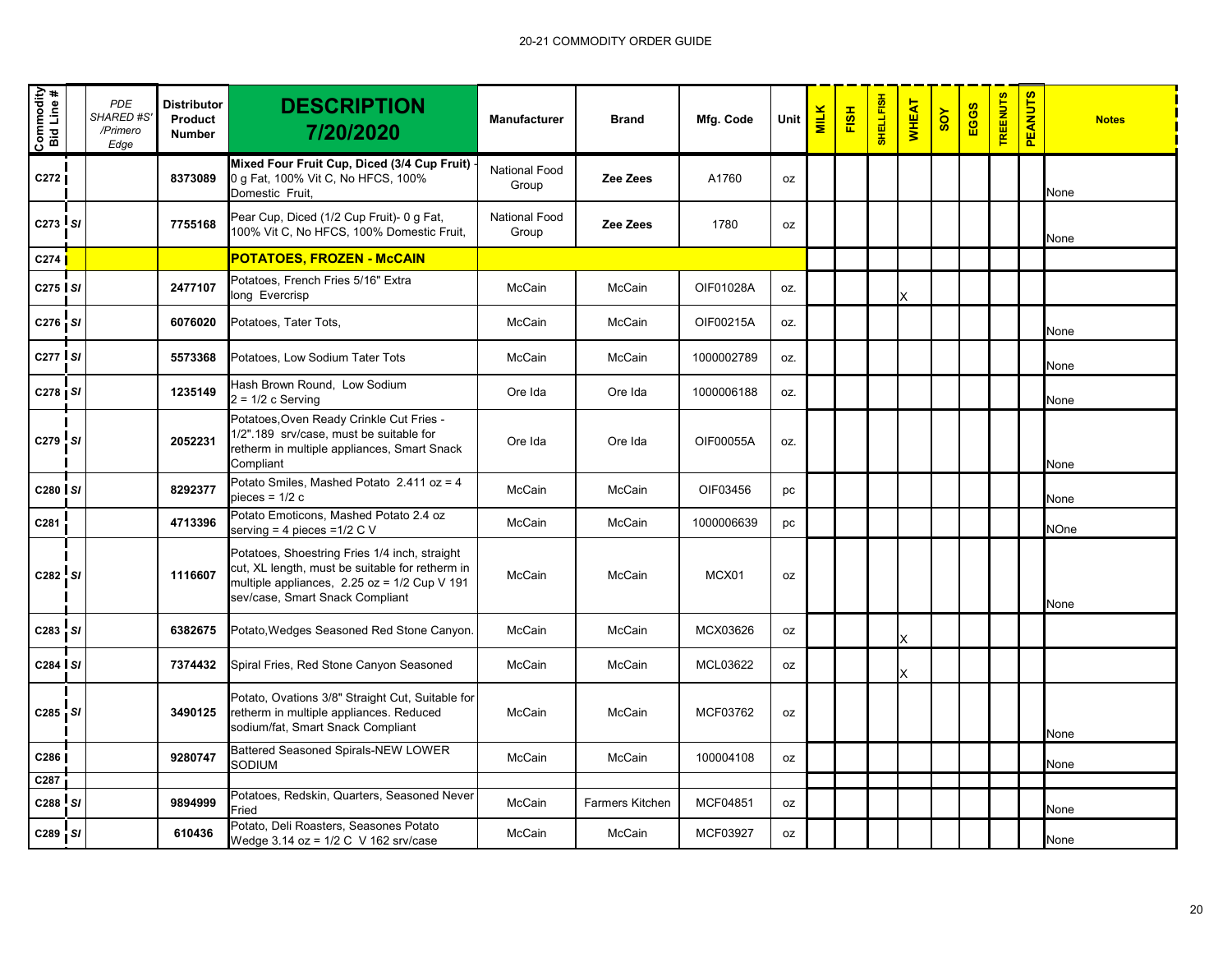| Commodity<br>Bid Line # | <b>PDE</b><br><b>SHARED #S</b><br>/Primero<br>Edge | <b>Distributor</b><br><b>Product</b><br><b>Number</b> | <b>DESCRIPTION</b><br>7/20/2020                                                                                                    | <b>Manufacturer</b> | <b>Brand</b>                    | Mfg. Code          | Unit      | <b>MILK</b> | FISH | <b>SHELLFISH</b> | <b>WHEAT</b>       | SOY | EGGS | <b>TREENUTS</b> | <b>PEANUTS</b> | <b>Notes</b> |
|-------------------------|----------------------------------------------------|-------------------------------------------------------|------------------------------------------------------------------------------------------------------------------------------------|---------------------|---------------------------------|--------------------|-----------|-------------|------|------------------|--------------------|-----|------|-----------------|----------------|--------------|
| C290 SI                 |                                                    | 5969720                                               | Potato Crispy Bakeable Seasoned Fry- 1/2"<br>Straight cut Battered Reduced Sodium ex long<br>$2.38$ oz = $1/2$ c 160 srv/case      | McCain              | McCain                          | MCX04717           | 0Z        |             |      |                  |                    |     |      |                 |                | None         |
| $C291$ $S1$             |                                                    | 1559054                                               | Potato, French Fry, 1/2" Crinkle-Cut Battered<br>Deep Groove                                                                       | McCain              | McCain                          | 1000007470         | oz        |             |      |                  |                    |     |      |                 |                | None         |
| $C292$ $SI$             |                                                    | 659771                                                | SWT Potato, Harvest Splendor Deep Grooves<br>Crinkle Fries 3.43 $iz = 1/2$ c 112 srv/case                                          | McCain              | Harvest Splendor                | <b>MCFO4566</b>    | 0Z        |             |      |                  |                    |     |      |                 |                | None         |
| $C293$ $SI$             |                                                    | 6788626                                               | Harvest Splendor Battered Seasoned Sweet<br>Potato Fry                                                                             | McCain              | Harvest Splendor                | 1000004309         | oz        |             |      |                  |                    |     |      |                 |                | None         |
| C294                    |                                                    |                                                       | <b>POTATOES, FROZEN - SIMPLOT</b>                                                                                                  |                     |                                 |                    |           |             |      |                  |                    |     |      |                 |                |              |
| $C295$ $SI$             |                                                    | 8158008                                               | Potato Spudsters, Butter Flavor Nuggets<br>pieces= 1/2 c 84 srv/case                                                               | JR Simplot          | Spudsters                       | 299028             | oz        |             |      |                  |                    |     |      |                 |                |              |
| C296   SI               |                                                    | 392027                                                | Potato Gems 2.52 (8 gems) = 1/2 c                                                                                                  | JR Simplot          | Simplot                         | 004189             | 0Z        |             |      |                  |                    |     |      |                 |                | <b>NONE</b>  |
| C297 SI                 | 107422                                             | 2651323                                               | Sidewinders, Buffalo $3.26$ oz = $1/2$ c                                                                                           | JR Simplot          | Conquest<br>Sidewinders         | 032175             | 0Z        |             |      |                  | X                  |     |      |                 |                |              |
| C <sub>298</sub> SI     | 106610                                             | 5822022                                               | Sidewinders, BBQ 3.32 oz - 1/2 c                                                                                                   | JR Simplot          | Conquest<br><b>Sidewinders</b>  | 032182             | oz        |             |      |                  | X                  |     |      |                 |                |              |
| C299 SI                 | 107421                                             | 2390484                                               | <b>Conquest Sidewinders</b>                                                                                                        | JR Simplot          | Conquest<br>Sidewinders         | 032168             | 0Z        |             |      |                  |                    |     |      |                 |                | <b>NONE</b>  |
| $C300$ $S1$             | 104511                                             | 3521796                                               | Potatoes, Roasted Baby Bakers 3.29 oz<br>$(5 ea) = 1/2 c$                                                                          | JR Simplot          | Simplot                         | 000488             | oz        |             |      |                  |                    |     |      |                 |                | <b>NONE</b>  |
| $C301$ $S1$             | 104248                                             | 5081229                                               | POTATO, Hash Brown Patty, Rectangle                                                                                                | JR Simplot          | Simplot                         | 430018             | oz        |             |      |                  |                    |     |      |                 |                | <b>NONE</b>  |
| C302 SI                 |                                                    | 8840480                                               | Simplot Sweets - Fries Swt Lattice 6/2.5#                                                                                          | JR Simplot          | <b>SIMPLOT</b><br><b>SWEETS</b> | 1007117902782<br>9 | lbs       |             |      |                  |                    |     |      |                 |                | <b>NONE</b>  |
| C303                    |                                                    |                                                       | SuperPretzel Theme Pretzels, J&J Special order Only- 51% Whole Grain, White Salt Only, No<br><b>Artifical Colors</b>               |                     |                                 |                    |           |             |      |                  |                    |     |      |                 |                |              |
| C304-1 SI               | 104821                                             | 2789915                                               | Super Pretzel- STARZ                                                                                                               | J & J               |                                 | 3704               | oz        |             |      |                  | X                  |     |      |                 |                |              |
| C304-2 SI               | 104980                                             | 2883296                                               | Super Pretzel- PUMPKIN                                                                                                             | J & J               |                                 | 3678               | 0Z        |             |      |                  | X                  |     |      |                 |                |              |
| C304-3 SI               | 104823                                             | 2789998                                               | Super Pretzel- TURKEY                                                                                                              | J & J               |                                 | 3749               | 0Z        |             |      |                  | X                  |     |      |                 |                |              |
| C304-4 SI               | 104822                                             | 2789394                                               | Super Pretzel- SNOWMAN                                                                                                             | J & J               | Superpretzel                    | 3679               | 0Z        |             |      |                  | X                  |     |      |                 |                |              |
| C304-5 SI               | 104824                                             | 2789972                                               | Super Pretzel- HEART                                                                                                               | J & J               |                                 | 3702               | 0Z        |             |      |                  | x                  |     |      |                 |                |              |
| C304-6 SI               | 104825                                             | 2789949                                               | Super Pretzel- SHAMROCK                                                                                                            | J & J               |                                 | 3703               | <b>OZ</b> |             |      |                  | $\pmb{\mathsf{x}}$ |     |      |                 |                |              |
| C305                    | 107415                                             | 3072718                                               | Pretzel, Mini, 1 oz, IW: Product to be whole-<br>grain rich to contribute 1 oz grain equivalent<br>toward Child Nutrition Program. | J & J               | Superpretzel                    | 30131              | oz        |             |      |                  | X                  |     |      |                 |                |              |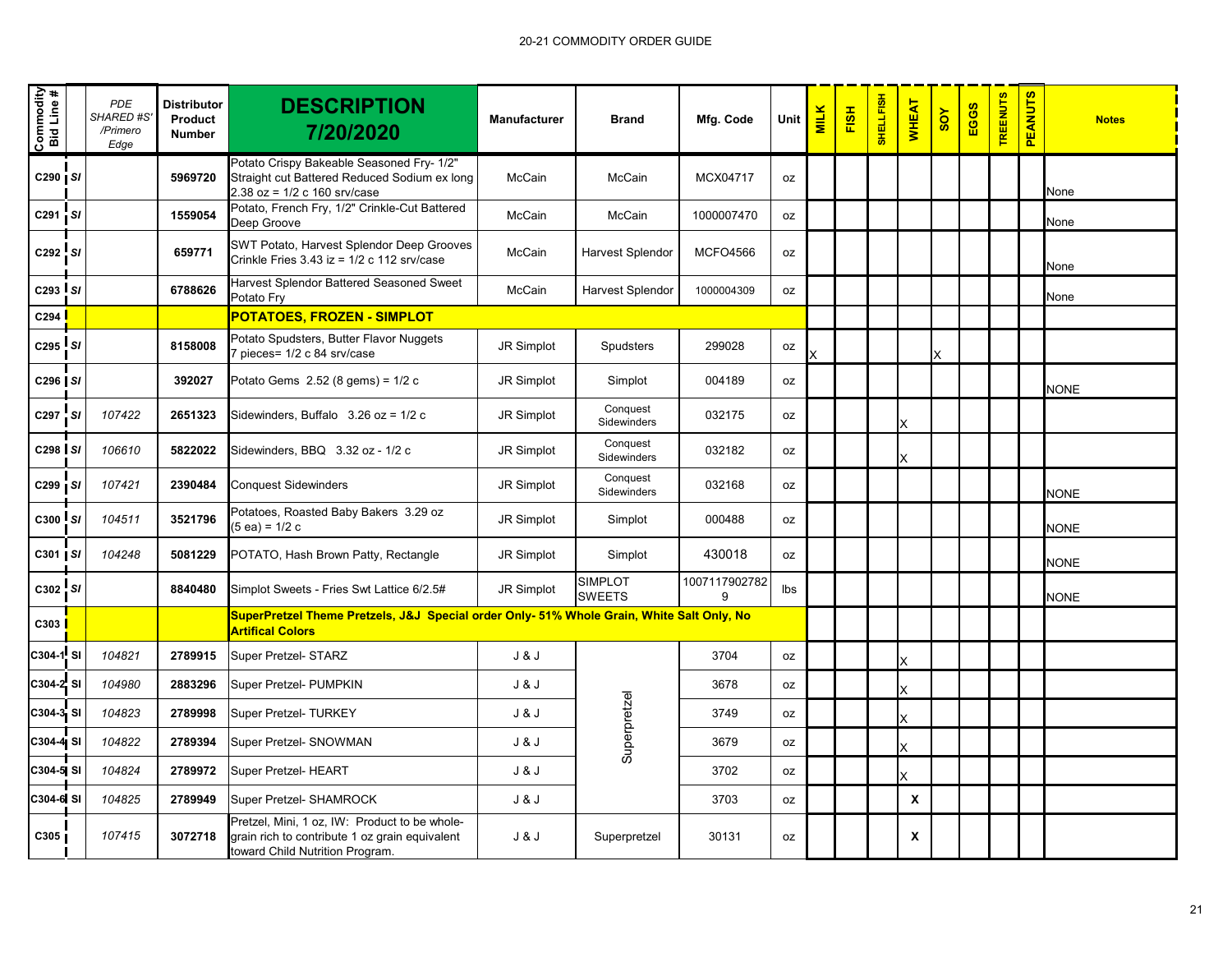| Commodity<br>Bid Line # | <b>PDE</b><br>SHARED #S<br>/Primero<br>Edge | Distributor<br>Product<br><b>Number</b> | <b>DESCRIPTION</b><br>7/20/2020                                                  | <b>Manufacturer</b> | <b>Brand</b>               | Mfg. Code | Unit | <b>MILK</b> | <b>FISH</b> | <b>SHELLFISH</b> | <b>WHEAT</b>              | SOY      | EGGS           | <b>TREENUTS</b> | <b>PEANUTS</b> | <b>Notes</b> |
|-------------------------|---------------------------------------------|-----------------------------------------|----------------------------------------------------------------------------------|---------------------|----------------------------|-----------|------|-------------|-------------|------------------|---------------------------|----------|----------------|-----------------|----------------|--------------|
| C306 SI                 | 100453                                      | 338103                                  | Pretzel, WG Soft Rod                                                             | J & J               | Superpretzel               | 31012     | oz   |             |             |                  | X                         |          |                |                 |                |              |
| C307 SI                 | 102161                                      | 334664                                  | Pretzel, WG Regular Size = 2B                                                    | J & J               | Superpretzel               | 30110     | 0Z   |             |             |                  | X                         |          |                |                 |                |              |
| C308 SI                 | 104978                                      | 8963035                                 | Pretzel, WG Junior Cheese = 2.75B IW                                             | J & J               | Superpretzel               | 31190     | oz   |             |             |                  | $\pmb{\mathsf{x}}$        |          |                |                 |                |              |
| C309 SI                 | 101138                                      | 5257241                                 | Bavarian, Soft Pretzel Roll, 51% Whole Grain,<br>Zero Sodium $1 = 2B$            | J & J               | Bavarian Bakery            | 7051      | oz   |             |             |                  | X                         |          |                |                 |                |              |
| $C310$ $S1$             | 104976                                      | 7842438                                 | Bavarian, Soft Pretzel Roll, 51% Whole Grain,<br>Zero Sodium = 2.5 B             | J & J               | <b>Bavarian Bakery</b>     | 7054      | 0Z   |             |             |                  | X                         |          |                |                 |                |              |
| C311 SI                 |                                             | 5201724                                 | Bavarian Bakery WG Soft Pretzel Hot Dog<br>Bun                                   | J & J               | <b>Bavarian Bakery</b>     | 9546      | 0Z   |             |             |                  | $\boldsymbol{\mathsf{x}}$ |          |                |                 |                |              |
| $C312$ $S1$             | 102193                                      | 4204541                                 | Bavarian Pretzel Roll, Medium NON WG                                             | J & J               | Bavarian Bakery            | 7050      | 0Z   |             |             |                  | $\boldsymbol{\mathsf{x}}$ |          |                |                 |                |              |
| C <sub>313</sub>        |                                             |                                         | <b>COOKIE DOUGH, READI-BAKE, 51% WHOLE GRAIN, BAKE AND SERVE</b>                 |                     |                            |           |      |             |             |                  |                           |          |                |                 |                |              |
| C314 SI                 | 104953                                      | 4600508                                 | Chocolate Chip, WG Frozen Cookie Dough 1<br>$=.75B$                              | J&J                 | Country<br>Home/Readi-Bake | 4931      | 0Z   | X           |             |                  | X                         | X        | $\pmb{\times}$ |                 |                |              |
| $C315$ $S1$             | 104952                                      | 4600482                                 | Sugar, WG Frozen Cookie Dough 1= .75 B                                           | J&J                 | Country<br>Home/Readi-Bake | 4935      | 0Z   |             |             |                  | X                         | X        | $\mathsf X$    |                 |                |              |
| C316 SI                 | 104951                                      | 1662923                                 | Double Chocolate, WG Frozen Cookie Dough<br>$1 = .75 B$                          | J&J                 | Country<br>Home/Readi-Bake | 4934      | oz   |             |             |                  | X                         | X        | X              |                 |                |              |
| C317   SI               | 104949                                      | 8844045                                 | Reduced Fat Cookies 51% WG Choc Chip,<br>$1.25$ br/gr                            | J&J                 | Country<br>Home/Readi-Bake | 14921     | 0Z   | X           |             |                  | $\boldsymbol{\mathsf{x}}$ | X        | $\pmb{\times}$ |                 |                |              |
| C318 SI                 | 104948                                      | 8844052                                 | Reduced Fat Cookies 51% WG Candy, 1.25<br>br/gr                                  | J&J                 | Country<br>Home/Readi-Bake | 14922     | 0Z   |             |             |                  | X                         | Χ        | $\pmb{\times}$ |                 |                |              |
| C319 SI                 | 104947                                      | 8844284                                 | Reduced Fat Cookies 51% WG Sugar, 1.25<br>br/gr                                  | J&J                 | Country<br>Home/Readi-Bake | 14925     | 0Z   |             |             |                  | X                         | X        | $\pmb{\times}$ |                 |                |              |
| C320   SI               | 104946                                      | 8844276                                 | Reduced Fat Cookies 51% WG Dbl Choc, 1.0<br>br/gr                                | J&J                 | Country<br>Home/Readi-Bake | 14924     | 0Z   | X           |             |                  | X                         | X        | $\pmb{\times}$ |                 |                |              |
| C321                    |                                             |                                         | <b>COOKIES, SEASONAL THEMED = .75 Bread, WG Special Order Available Seasonal</b> |                     |                            |           |      |             |             |                  |                           |          |                |                 |                |              |
| C322-2 SI               | 104943                                      | 8963084                                 | Football sugar Cookie                                                            | J&J                 | Readi-Bake                 | 74226     | oz   | X           |             |                  | $\boldsymbol{\mathsf{x}}$ | Χ        | $\pmb{\times}$ |                 |                |              |
| C322-1 SI               | 104942                                      | 8764359                                 | Harvest sugar Cookie                                                             | J&J                 | Readi-Bake                 | 74221     | 0Z   |             |             |                  | $\boldsymbol{\mathsf{x}}$ | $\times$ | $\pmb{\times}$ |                 |                |              |
| C322-0 SI               | 104941                                      | 8764342                                 | <b>Holiday decorated Cookie</b>                                                  | J&J                 | Readi-Bake                 | 74225     | 0Z   |             |             |                  | X                         | X        | $\mathsf X$    |                 |                |              |
| C322-1 SI               | 104940                                      | 8963092                                 | Valentine Cookie                                                                 | J&J                 | Readi-Bake                 | 74230     | oz   |             |             |                  | $\boldsymbol{\mathsf{x}}$ | $\times$ | $\pmb{\times}$ |                 |                |              |
| C322-2 SI               | 104939                                      | 8963118                                 | <b>Shamrock Cookie</b>                                                           | J&J                 | Readi-Bake                 | 74231     | oz   | x           |             |                  | $\pmb{\mathsf{X}}$        | X        | $\pmb{\times}$ |                 |                |              |
| C322-3 <sup>5</sup> SI  | 104938                                      | 8963126                                 | Spring Tulip Cookie                                                              | J&J                 | Readi-Bake                 | 74224     | 0Z   |             |             |                  | X                         | Χ        | $\mathsf X$    |                 |                |              |